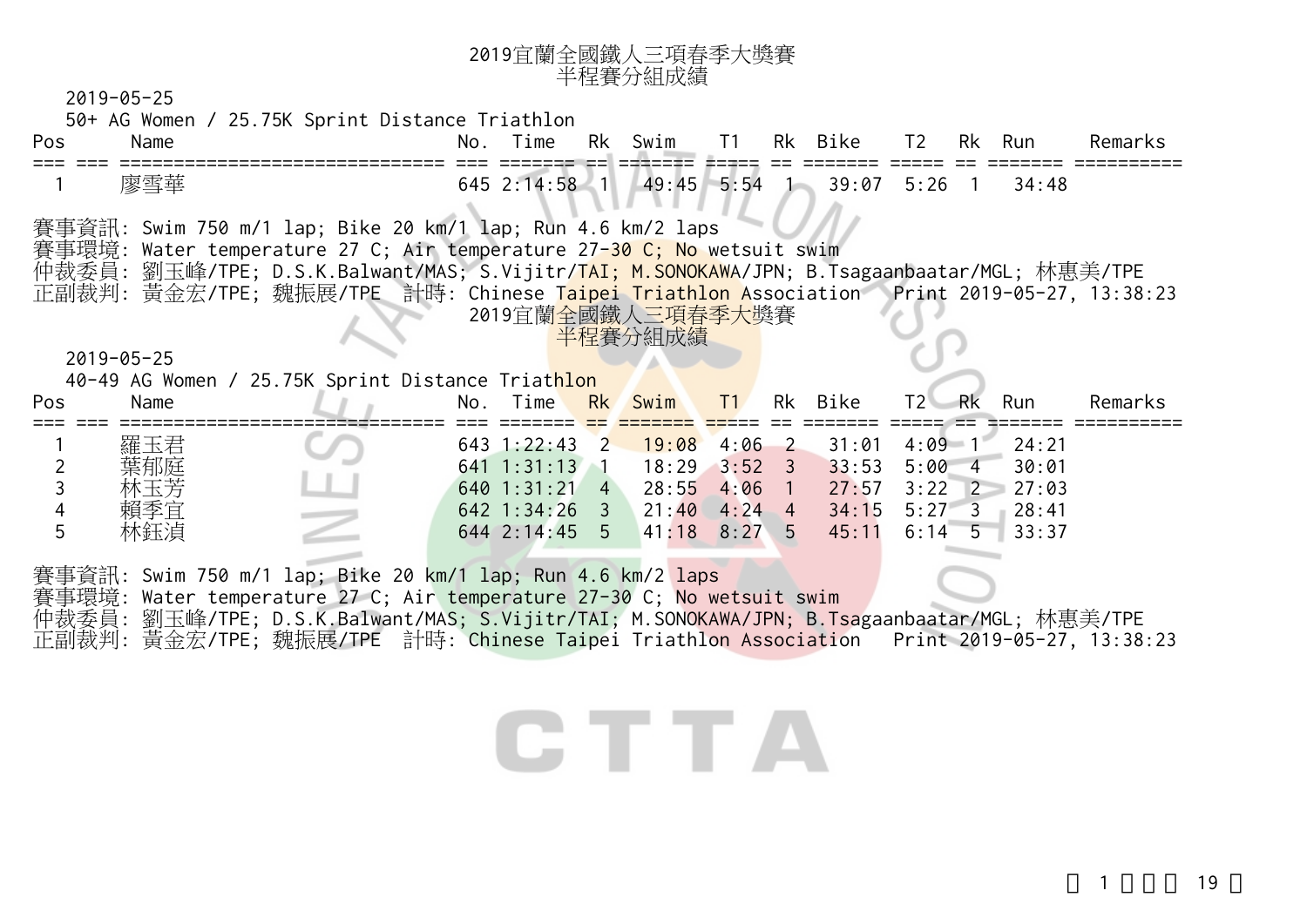| 2019宜蘭全國鐵人三項春季大獎賽 |
|-------------------|
| 半程賽分組成績           |

30-39 AG Women / 25.75K Sprint Distance Triathlon

三千

| Pos                                                                                                                                                                                          | Name              |                                                             | No. | Time                | Rk             | Swim           | Τ1   | Rk             | Bike          | T <sub>2</sub> | Rk            | Run   | Remarks  |
|----------------------------------------------------------------------------------------------------------------------------------------------------------------------------------------------|-------------------|-------------------------------------------------------------|-----|---------------------|----------------|----------------|------|----------------|---------------|----------------|---------------|-------|----------|
|                                                                                                                                                                                              | 謝伯韶               |                                                             |     | 632 1:08:27         | -411           | 12:59          | 4:30 |                | 26:47         | 2:49           |               | 21:23 |          |
|                                                                                                                                                                                              | 郭佩青               |                                                             |     | $634$ 1:24:19       | $\overline{4}$ | 21:44          | 3:25 | $\sqrt{2}$     | 30:14         | 3:37           | $\mathcal{L}$ | 25:20 |          |
|                                                                                                                                                                                              | 金明明               |                                                             |     | $628$ 1:39:25 2     |                | 18:06          | 6:31 | 5 <sup>7</sup> | 38:04         | 5:10           | -4            | 31:36 |          |
|                                                                                                                                                                                              | 錢<br>瑋            |                                                             |     | $626$ 1:48:16 8     |                | 30:46          | 5:49 | $\overline{3}$ | 35:12         | 5:02           | 3             | 31:29 |          |
|                                                                                                                                                                                              | 黃心潔               |                                                             |     | $631 \t1:57:40 \t9$ |                | 33:54          | 5:45 | 4              | $36:06$ 5:56  |                | -6            | 36:00 |          |
|                                                                                                                                                                                              | 佘慈芳               |                                                             |     | 627, 2:03:47, 6     |                | 23:56          | 8:23 |                | 48:04 5:32    |                |               | 37:55 |          |
|                                                                                                                                                                                              | 王欣雯               |                                                             |     | $635$ 2:05:30       | 7              | $24:54$ 14:00  |      | 6              | 38:36         | $6:48$ 8       |               | 41:13 |          |
| 8<br>$\star$                                                                                                                                                                                 | 徐海凡               |                                                             |     | $630$ 2:19:35 5     |                | $22:19$ $8:51$ |      |                | 81:07:457:295 |                |               | 33:13 |          |
|                                                                                                                                                                                              | 謝勳儀<br><b>DNF</b> |                                                             | 633 |                     | $\mathcal{E}$  | 19:15          |      |                |               |                |               |       | SWIM DNF |
|                                                                                                                                                                                              |                   |                                                             |     |                     |                |                |      |                |               |                |               |       |          |
|                                                                                                                                                                                              |                   | 賽事資訊: Swim 750 m/1 lap; Bike 20 km/1 lap; Run 4.6 km/2 laps |     |                     |                |                |      |                |               |                |               |       |          |
| 賽事環境: Water temperature 27 C; Air temperature <mark>27-30 C; No we</mark> tsuit swim<br>仲裁委員: 劉玉峰/TPE; D.S.K.Balwant/MAS; S.Vijitr/TAI; <u>M.SONO</u> KAWA/JPN; B.Tsagaanbaatar/MGL; 林惠美/TPE |                   |                                                             |     |                     |                |                |      |                |               |                |               |       |          |

正副裁判: 黃金宏/TPE; 魏振展/TPE 計時: Chinese Taipei Triathlon Association Print 2019-05-27, 13:38:23

CTTA

J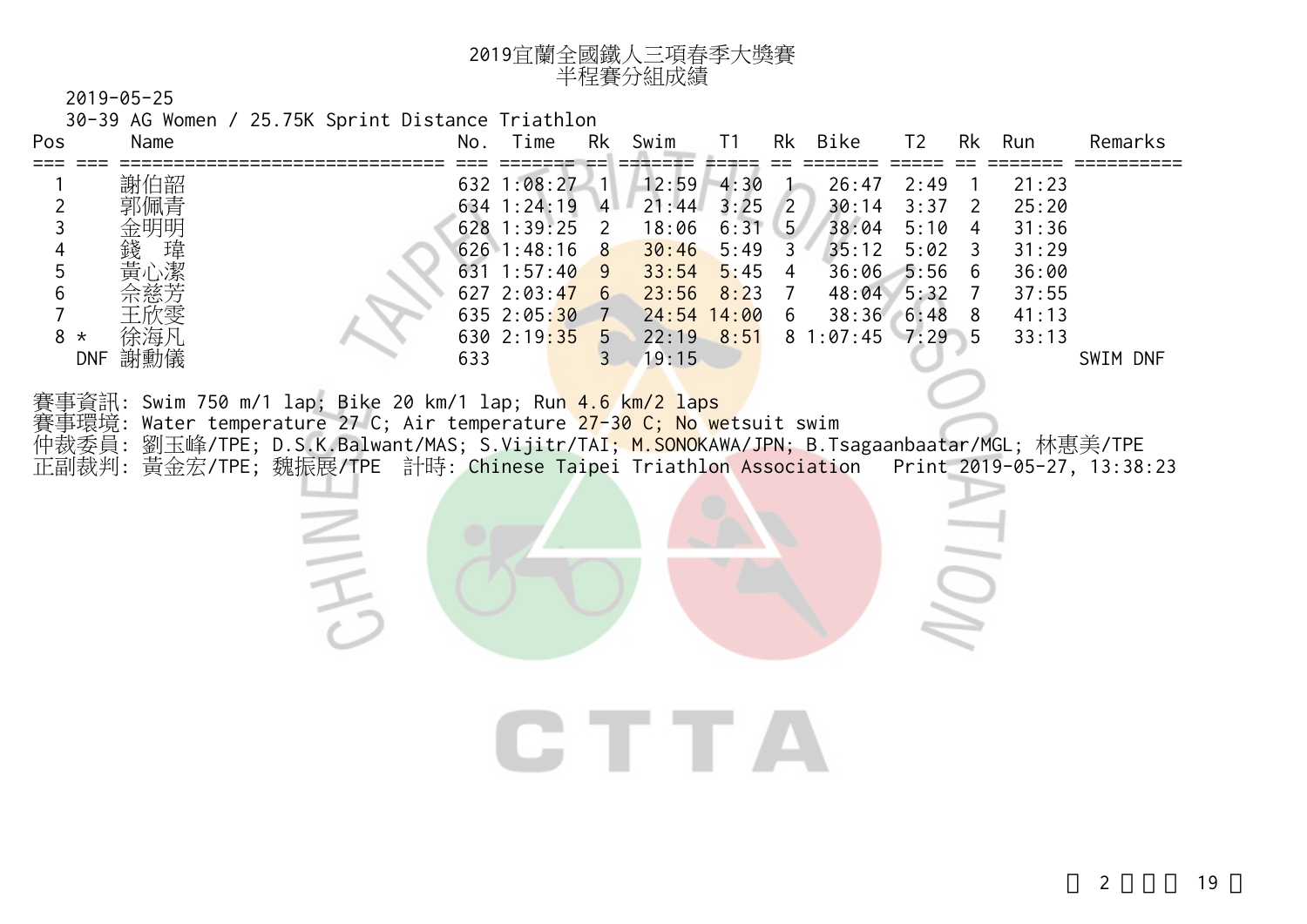| 2019宜蘭全國鐵人三項春季大獎賽 |
|-------------------|
| 半程賽分組成績           |

16-29 AG Women / 25.75K Sprint Distance Triathlon

| Pos | Name              | No.   | Time              | Rk                | Swim  | T1        | Rk  | Bike               | Τ2         | Rk   | Run         | Remarks      |
|-----|-------------------|-------|-------------------|-------------------|-------|-----------|-----|--------------------|------------|------|-------------|--------------|
|     | 陳姵瑀               |       | 614 1:04:29       | $\overline{2}$    | 12:14 | 2:19      |     | 27:16              | 2:40       |      | 20:02 W16   |              |
|     | 陳恩惠               | 605   | 1:07:37           | 4 <sup>1</sup>    | 12:57 | 2:22      | 2   | 27:37              | 2:43       |      | 22:00 W16   |              |
|     | 穆昕官               | 607   | : 11:55           |                   | 12:07 | 3:22      | 8   | 30:47              | 3:05       |      | 22:36 W16   |              |
|     |                   |       | 606 1:15:19       | 5                 | 13:47 | 3:14      |     | 29:53              | 3:15       | 5    | 25:12 W16   |              |
|     | 吳宇昕               | 613 1 | :16:00            | 10                | 15:58 | 3:05      |     | 30:38              | 3:09       | 4    | 23:12 W16   |              |
| 6   | $^\star$          | 622 1 | : 16:11           | 6                 | 14:22 | 2:47      | 5   | $30:17$ $3:12$     |            |      |             | 25:45 交管影響W2 |
|     |                   | 611   | : 16:35           | -8                | 14:52 | 2:44      |     | 28:10              | 3:02       | -11  | $27:49$ W16 |              |
| 8   |                   | 609   | : 18:22           | 11                | 16:21 | 2:49      | 6   | 30:26              | 3:31       | $-6$ | 25:18 W16   |              |
| 9   | 吳旻涓               | 608   | 1:22:09           | 3                 | 12:17 | 2:59      | 9   | 34:32              | 3:11       | 14   | 29:12 W16   |              |
| 10  | 謝華珈<br><b>WAN</b> |       | $619$ 1:24:08     |                   | 14:48 | 3:27      | -10 | 35:16              | $3:32 \ 8$ |      |             | 27:07 少圈補跑W2 |
| 11  | Erin Mc Adams     |       | $623$ 1:28:53     | 9                 | 14:59 | $4:38$ 13 |     | 36:36              | $4:58$ 10  |      | 27:42 W20   |              |
| 12  | 莊雅媛               |       | $610$ 1:30:44     | 14                | 20:19 | $4:10$ 11 |     | 35:22              | $3:41 \ 9$ |      | $27:14$ W16 |              |
| 13  |                   |       | $612 \ \ 1:38:19$ | $12 \overline{ }$ | 18:36 | $5:22$ 14 |     | 36:45              | $5:05$ 15  |      | 32:33 W16   |              |
| 14  |                   | 621   | 1:45:19           | 13                | 19:14 | $5:02$ 16 |     | 39:58              | $5:20$ 16  |      | 35:46 W20   |              |
| 15  |                   | 617   | 1:47:05           | 16                | 34:08 | $4:48$ 12 |     | 35:30              | $4:48$ 12  |      | 27:53 W20   |              |
| 16  |                   | 620   | 1:53:56           | -15               | 33:51 | $6:43$ 15 |     | 39:20              | $6:10$ 13  |      | 27:53       | W20          |
| 17  |                   |       | $616$ 2:59:12     | -17               | 45:14 |           |     | $11:28$ 17 1:19:38 | 5:23       | -17  | 37:32 W20   |              |
|     |                   |       |                   |                   |       |           |     |                    |            |      |             |              |

賽事資訊: Swim 750 m/1 lap; Bike 20 km/1 lap; Run 4.6 km/2 laps 賽事環境: Water temperature 27 C; Air temperature 27-30 C; No wetsuit swim 仲裁委員: 劉玉峰/TPE; D.S.K.Balwant/MAS; S.Vijitr/TAI; M.SONOKAWA/JPN; B.Tsagaanbaatar/MGL; 林惠美/TPE 正副裁判: 黃金宏/TPE; 魏振展/TPE 計時: Chinese Taipei Triathlon Association - Print 2019-05-27, 13:38:23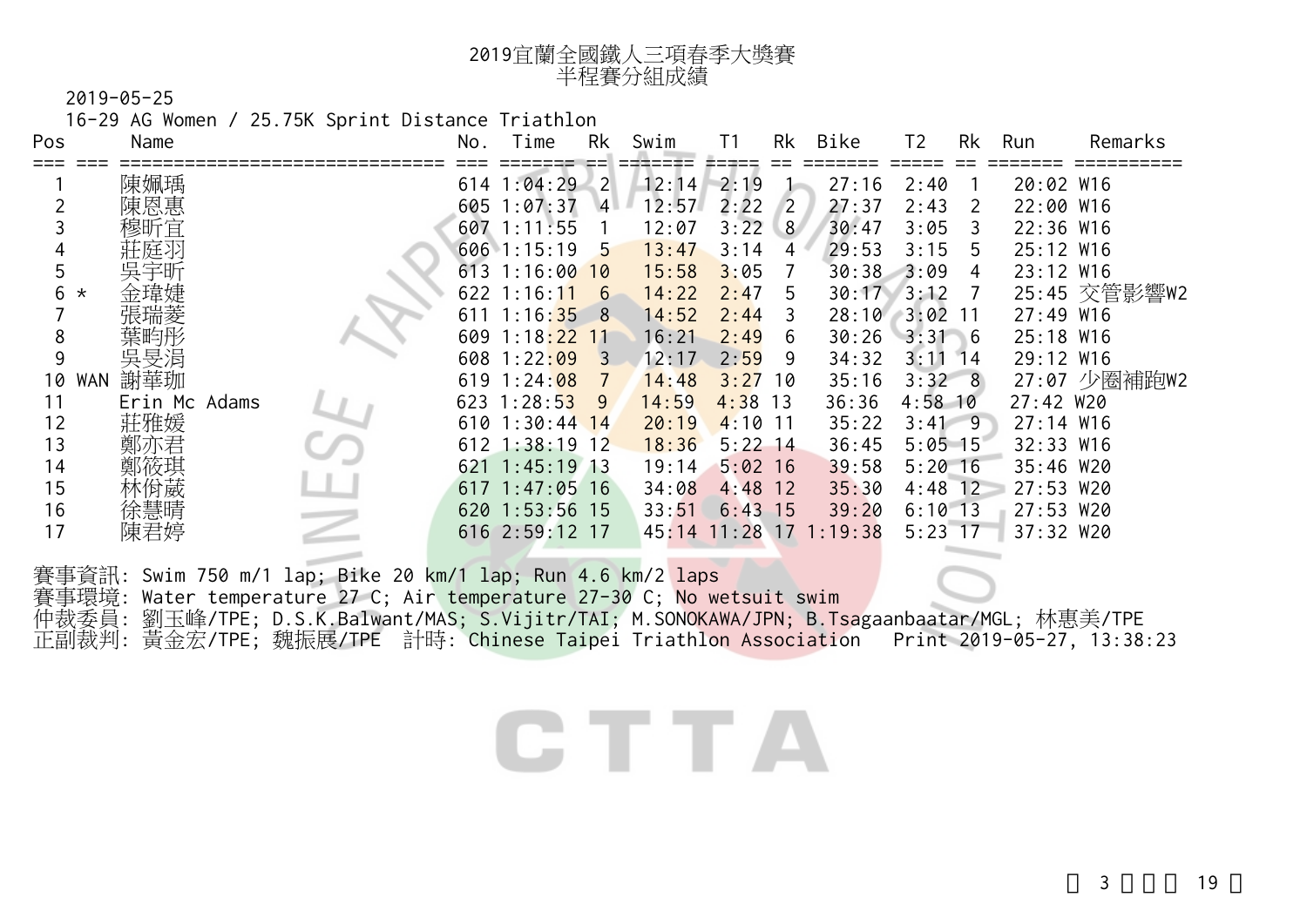| 2019宜蘭全國鐵人三項春季大獎賽 |
|-------------------|
| 半程賽分組成績           |

13-15 AG Women / 25.75K Sprint Distance Triathlon

| Pos | Name              | No. | ime                                           | Rk                  | Swim                    |                      | Rk                                | Bike                             | T2                   | Rk                  | Run                     | Remarks |
|-----|-------------------|-----|-----------------------------------------------|---------------------|-------------------------|----------------------|-----------------------------------|----------------------------------|----------------------|---------------------|-------------------------|---------|
|     | 陳均妤               |     | 600 1:05:35 2                                 |                     | 13:03                   | 2:38                 |                                   | 26:43                            | 2:42                 | 3                   | 20:31                   |         |
|     | 范博涵<br>李妍萱<br>陳均婕 | 591 | 1:06:52<br>$595 \t1:10:45$<br>$597 \t1:11:59$ | MЕ<br>- 3<br>6      | 12:04<br>13:08<br>13:32 | 2:32<br>2:49<br>3:07 | $\sqrt{2}$<br>6 <sup>1</sup><br>3 | 27:47<br>33:06<br>29:09          | 2:44<br>3:00<br>3:06 | 4<br>5              | 21:47<br>18:43<br>23:07 |         |
| b   | 余梓云<br>鄭羽均        |     | 594 1:18:23<br>$596$ 1:19:51                  | $\sqrt{9}$<br>$5 -$ | 19:05<br>13:24          | 2:54<br>4:00         | 5                                 | $33:52$ $2:53$<br>$31:38$ $3:54$ |                      | $\mathcal{L}$<br>-6 | 19:41<br>26:56          |         |
| Ο   | 賴珮琳<br>余宜頡        |     | 593 1:21:27<br>592 1:28:54                    | $\overline{4}$      | 16:11<br>13:18          | 3:15<br>3:16         | 4<br>9                            | 31:23<br>40:09                   | 3:09<br>$2:59$ 9     |                     | 27:31<br>29:14          |         |
|     | 可佳馨               |     | 598 1:30:45                                   | 8                   | 18:41                   | 3:07                 | 8                                 | 37:05                            | 3:29                 | 8                   | 28:24                   |         |

賽事資訊: Swim 750 m/1 lap; Bike 20 km/1 lap; Run 4.6 km/2 laps

三千

賽事環境: Water temperature 27 C; Air temperature 27-30 C; No wetsuit swim

仲裁委員: 劉玉峰/TPE; D.S.K.Balwant/MAS; S.Vijitr/TAI; M.SONOKAWA/JPN; B.Tsagaanbaatar/MGL; 林惠美/TPE 正副裁判: 黃金宏/TPE; 魏振展/TPE 計時: Chinese Taipei Triathlon Association Print 2019-05-27, 13:38:23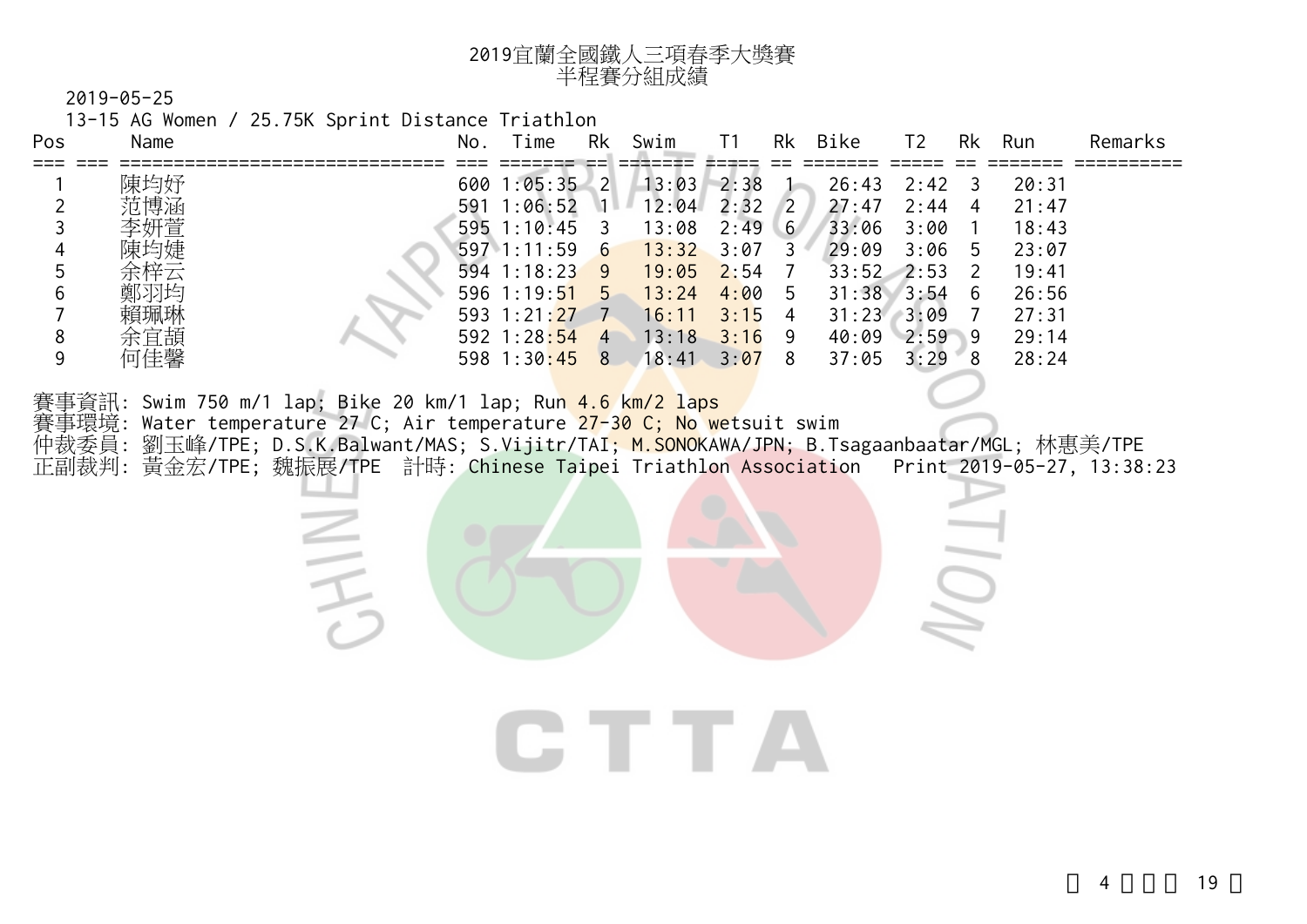| 2019宜蘭全國鐵人三項春季大獎賽 |
|-------------------|
| 半程賽分組成績           |

60+ AG Men / 25.75K Sprint Distance Triathlon

**HINE** 

| Pos | Name     | No. | ime         | Rk             | Swim  |      | Rk              | <b>Bike</b>    | Τ2   | Rk | Run   | Remarks |
|-----|----------|-----|-------------|----------------|-------|------|-----------------|----------------|------|----|-------|---------|
|     |          |     |             |                |       |      |                 |                |      |    |       |         |
|     | 張東隆      |     | 770 1:16:45 |                | 19:04 | 3:55 |                 | $28:35$ $3:31$ |      |    | 21:42 |         |
|     | 何明宏      |     | 768 1:26:50 | $2^{\circ}$    | 20:48 | 4:21 | $\overline{3}$  | 30:59          | 3:53 |    | 26:52 |         |
|     | 蘇耀宗      |     | 767 1:27:21 |                | 21:27 | 4:25 | .5 <sub>1</sub> | 31:44          | 4:38 |    | 25:09 |         |
|     | 李澄泉      |     | 766 1:29:02 | $\overline{4}$ | 22:59 | 5:15 | 4               | 31:18          | 3:38 |    | 25:54 |         |
|     | 陳新禧      |     | 769 1:35:26 | $-5$           | 23:59 | 6:30 |                 | $30:53$ 7:01   |      | 5  | 27:04 |         |
|     | 扂<br>陳正, | 771 | 2:01:02     | 6              | 24:19 | 8:53 | 6               | 40:26          | 6:08 | h  | 41:18 |         |

賽事資訊: Swim 750 m/1 lap; Bike 20 km/1 lap; Run 4.6 km/2 laps 賽事環境: Water temperature 27 C; Air temperature 27-30 C; No wetsuit swim 仲裁委員: 劉玉峰/TPE; D.S.K.Balwant/MAS; S.Vijit<mark>r/TAI; M.SONOKAWA/J</mark>PN; B.Tsagaanbaatar/MGL; 林惠美/TPE 正副裁判: 黃金宏/TPE; 魏振展/TPE 計時: Chinese <mark>Taipei Triathlon A</mark>ssociation Print 2019-05-27, 13:38:23

CTTA

 $\sum$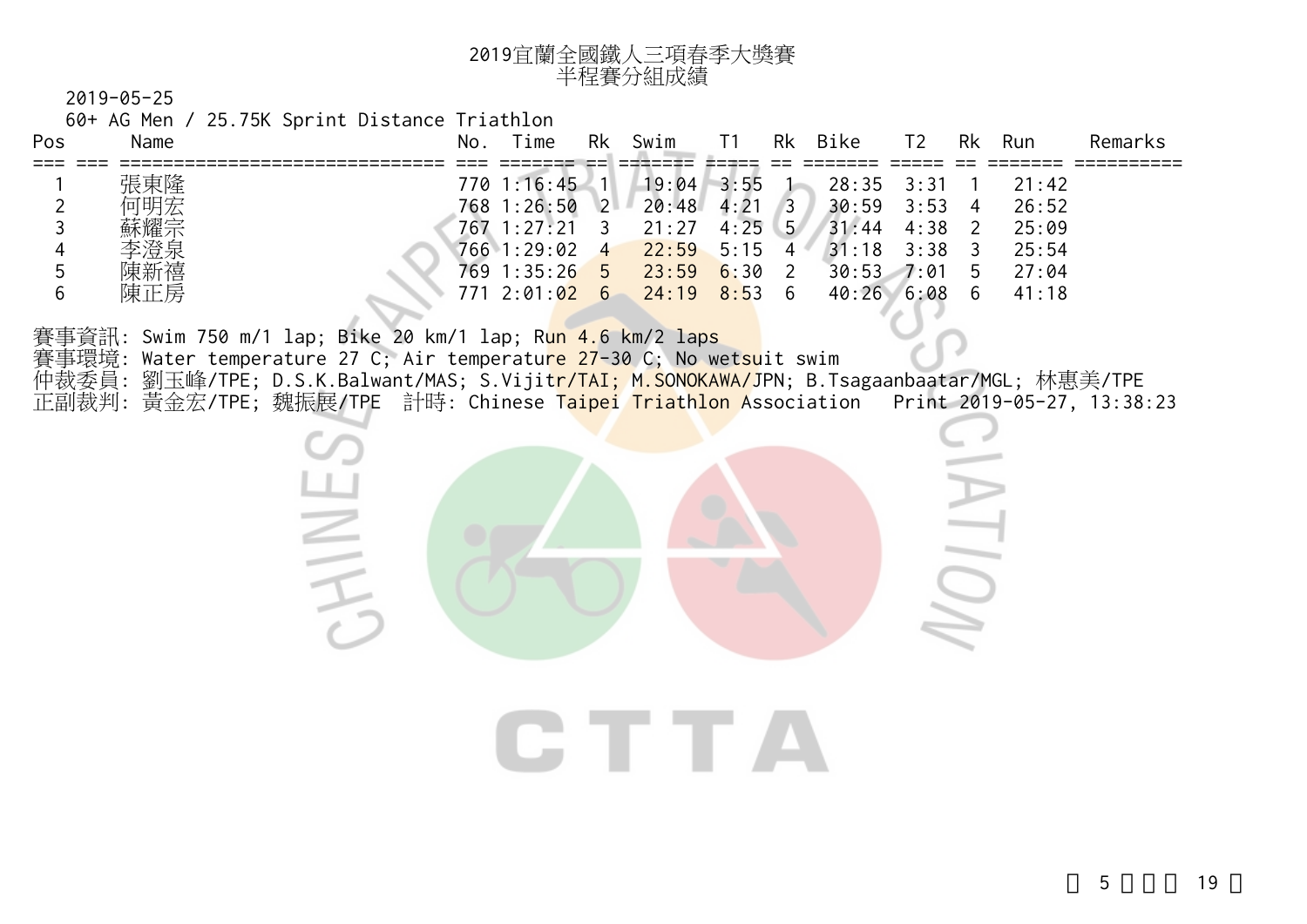| 2019宜蘭全國鐵人三項春季大獎賽 |
|-------------------|
| 半程賽分組成績           |

50-59 AG Men / 25.75K Sprint Distance Triathlon

| Pos | Name              | No. | Time                      | Rk             | Swim  |       | Rk         | Bike  | Τ2        | Rk            | Run   | Remarks        |
|-----|-------------------|-----|---------------------------|----------------|-------|-------|------------|-------|-----------|---------------|-------|----------------|
|     |                   |     |                           |                |       |       |            |       |           |               |       |                |
|     | 巫永光               |     | 753 1:27:14               | $\overline{4}$ | 22:05 | 4:52  |            | 31:03 | 3:46      | 3             | 25:30 |                |
|     | 陳宏志               | 761 | 1:28:38                   | 5 <sup>1</sup> | 23:07 | 7:23  | $\sqrt{2}$ | 30:58 | 4:25      | $\mathcal{L}$ | 22:47 |                |
|     | 林以青               | 760 | 1:28:51                   | 6              | 23:13 | 5:04  |            | 30:29 | 4:12      | 4             | 25:55 |                |
|     | 陳大鵬               |     | 754 1:30:58               |                | 23:28 | 4:15  | 4          | 31:49 | 5:22      | 5             | 26:07 |                |
|     | 簡壹清               |     | 762 1:31:00               | - 2            | 17:35 | 2:54  | 12         | 45:29 | $-3:08$   |               | 21:56 |                |
| 6   |                   |     | 751 1:34:06               | -3             | 19:37 | 5:18  | 8          | 35:12 | 5:07      |               | 28:54 |                |
|     | 黃鳳初               |     | 756 1:41: <mark>25</mark> | -9.            | 24:15 | 4:53  |            | 34:38 | $5:55$ 10 |               | 31:46 |                |
| 8   | 胡明智               |     | 757 1:42:53               | 8              | 24:05 | 6:24  | 9          | 36:19 | $4:52$ 9  |               | 31:14 |                |
| 9   | 長全<br>曾           |     | 763 1:45:19               | 10             | 29:10 | 6:30  | 6          | 34:34 | 4:10      | 8             | 30:57 |                |
| 10  | 周政達               |     | 759 1:53:49               | -11            | 30:28 | 5:40  | 11         | 40:04 | $5:30$ 11 |               | 32:09 |                |
|     | 王厚德               |     | 752 2:02:31               | 12             | 36:59 | 5:35  | 10         | 37:32 | $4:49$ 12 |               | 37:39 |                |
|     | 游權義<br><b>DNF</b> | 755 |                           |                | 13:27 | 46:19 | 5          | 34:26 | 6:066     |               |       | 28:37 SWIM DNF |

賽事資訊: Swim 750 m/1 lap; Bike 20 km/1 lap; Run 4.6 km/2 laps 賽事環境: Water temperature 27 C; Air temperature 27-30 C; No wetsuit swim 仲裁委員: 劉玉峰/TPE; D.S.K.Balwant/MAS; S.Vijitr/TAI; M.SO<mark>NOKAWA/JPN; B.Tsagaanbaatar/MGL; 林惠美/TPE</mark> 正副裁判: 黃金宏/TPE; 魏振展/TPE 計時: Chinese Taipei Triathlon Association Print 2019-05-27, 13:38:23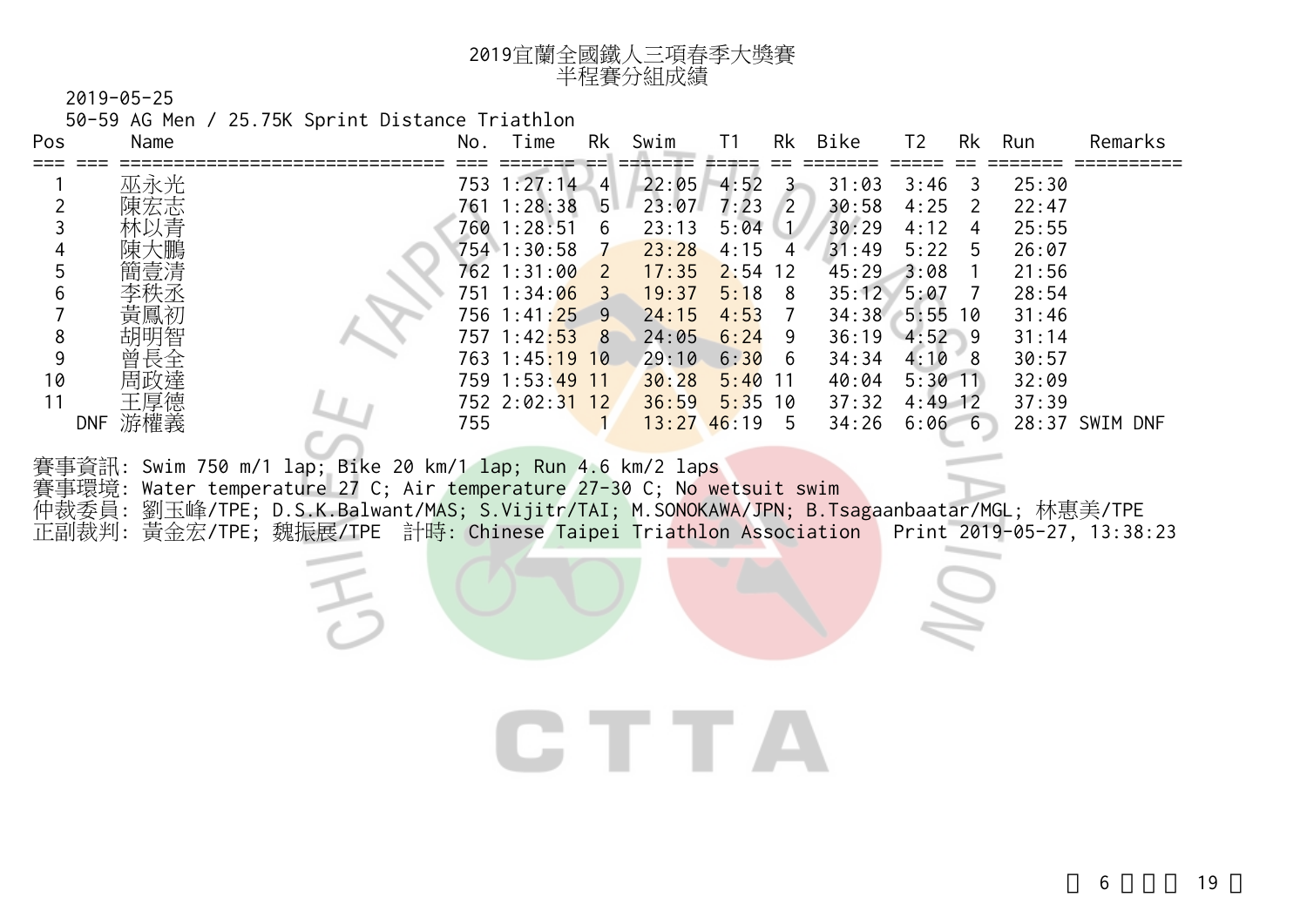| 2019宜蘭全國鐵人三項春季大獎賽 |
|-------------------|
| 半程賽分組成績           |

40-49 AG Men / 25.75K Sprint Distance Triathlon

| Pos | Name              | No. | Time                      | Rk           | Swim  | Τ1        | Rk             | Bike  | T <sub>2</sub> | Rk             | Run   | Remarks     |
|-----|-------------------|-----|---------------------------|--------------|-------|-----------|----------------|-------|----------------|----------------|-------|-------------|
|     | 本田俊也              |     | 734 1:05:23               | $\mathbf{3}$ | 17:00 | 2:48      |                | 25:34 | 2:37           |                | 17:27 |             |
|     | 二和<br>陳1          |     | 739 1:11:09               | $5-$         | 18:43 | 2:35      | 2              | 27:51 | 2:39           | 2              | 19:23 |             |
|     | 葉志誠               |     | 726 1:11:49               | 2            | 15:43 | 3:21      | $\overline{4}$ | 29:24 | 3:17           | 3              | 20:06 |             |
|     | 覃<br>有新           |     | 731 1:20:59               | 8            | 20:32 | 3:34      | 3              | 29:19 | 3:45           | 6              | 23:52 |             |
|     | 周修毅               |     | 738 1:22:34               | 6            | 18:58 | 3:52      | 8              | 31:33 | 3:51           | 8              | 24:22 |             |
| 6   | 治秋                |     | 727 1:25:2 <mark>0</mark> | <u>9</u>     | 20:48 | 6:07      | 6              | 30:19 | 5:07           | 4              | 23:01 |             |
|     | 陳舜如               |     | 723 1:25: <mark>41</mark> | $\sqrt{11}$  | 21:27 | 5:01      | 11             | 32:10 | 3:22           | 5              | 23:43 |             |
| 8   | 佐明                | 725 | 1:30:57                   | 13           | 23:25 | 4:54      | 12             | 33:44 | 4:34           | $\blacksquare$ | 24:21 |             |
| 9   | 立狄                |     | 733 1:35:07               |              | 19:14 | 4:18      | 9              | 31:39 | $4:18$ 20      |                | 35:40 |             |
| 10  |                   |     | 740 1:37:26               | 10           | 21:12 | 6:36      | 19             | 36:05 | $7:45$ 10      |                | 25:50 |             |
| 11  | 勝閔                |     | 746 1:40:33               | 16           | 24:56 | 7:04      | 10             | 32:03 | $4:34$ 15      |                | 31:58 |             |
| 12  | 陳毅棟               |     | 724 1:41:34               | $\sqrt{15}$  | 24:17 | 5:35      | 20             | 36:47 | $4:49$ 14      |                | 30:07 |             |
| 13  | [霈倫               |     | 736 1:42:13               | 18           | 28:18 | $7:04$ 17 |                | 34:51 | $4:54$ 11      |                | 27:07 |             |
| 14  | 〔議                |     | 722 1:42:43               | 22           | 32:28 | 6:29      | 13             | 33:56 | $4:12-$        | -9             | 25:41 |             |
| 15  | 、傑                |     | 742 1:46:46               | 19           | 29:56 | 5:43      | 18             | 34:59 | $6:26$ 13      |                | 29:44 |             |
| 16  | 陳建倫               |     | 728 1:47:19               | 12           | 22:57 | 4:53      | 21             | 40:19 | $4:44$ 19      |                | 34:28 |             |
| 17  |                   |     | 732 1:49:59               | -17          | 27:27 | $8:20$ 15 |                | 34:07 | $7:12$ 16      |                | 32:56 |             |
| 18  | 張恩誠<br>$^\star$   |     | 745 1:55:09               | 20           | 30:14 | 9:41      | 16             | 34:25 | $7:12$ 18      |                |       | 34:20 交管影響  |
| 19  |                   |     | 743 2:02:16               | 23           | 39:28 | 7:51      | 14             | 34:05 | $4:48$ 21      |                | 36:07 |             |
| 20  |                   |     | 741 2:14:51               | 21           | 32:07 | 6:55      | 22             | 49:45 | $5:34$ 22      |                | 40:33 |             |
|     | MDC 江泊洲           | 735 |                           |              | 14:49 | 4:00      | 7              | 31:09 | $5:22$ 17      |                |       | 33:53 不具得獎資 |
|     | <b>MDC</b><br>許航紹 | 730 |                           | 14           | 23:54 | 7:51      | 5              | 29:36 | $5:49$ 12      |                |       | 27:55 不具得獎資 |
|     | 林王典               | 737 |                           | 4            | 18:02 |           |                |       |                |                |       |             |

賽事資訊: Swim 750 m/1 lap; Bike 20 km/1 lap; Run 4.6 km/2 laps 賽事環境: Water temperature 27 C; Air temperature 27-30 C; No wetsuit swim 仲裁委員: 劉玉峰/TPE; D.S.K.Balwant/MAS; S.Vijitr/TAI; M.SONOKAWA/JPN; B.Tsagaanbaatar/MGL; 林惠美/TPE 正副裁判: 黃金宏/TPE; 魏振展/TPE 計時: Chinese Taipei Triathlon Association Print 2019-05-27, 13:38:23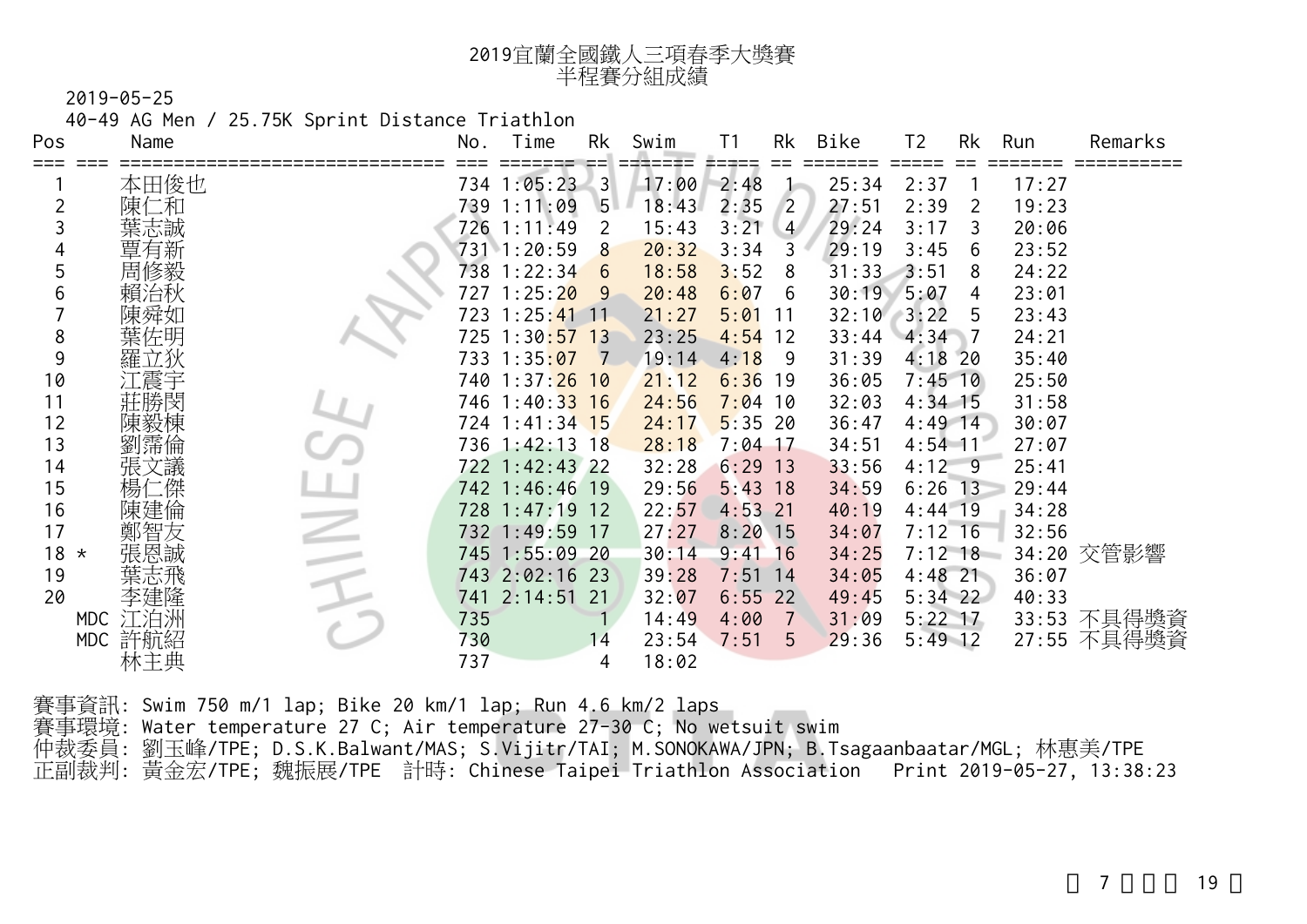| 2019宜蘭全國鐵人三項春季大獎賽 |
|-------------------|
| 半程賽分組成績           |

30-39 AG Men / 25.75K Sprint Distance Triathlon

| Pos | Name    | No. | Time                      | Rk                 | Swim             | T <sub>1</sub> | Rk             | Bike          | T <sub>2</sub>              | Rk                         | Run   | Remarks |
|-----|---------|-----|---------------------------|--------------------|------------------|----------------|----------------|---------------|-----------------------------|----------------------------|-------|---------|
| === | 吳冠億     |     | =====<br>711 1:12:01      | 드디<br>$\mathbf{1}$ | =======<br>15:36 | 로드라드드<br>2:43  | $==$<br>$2 -$  | ====<br>28:28 | $=$ $=$ $=$ $=$ $=$<br>2:53 | $==$<br>5                  | 22:24 |         |
| 2   | 子祥<br>簡 |     | 702 1:13:39               | $\overline{3}$     | 17:33            | 3:41           |                | 28:12         | 3:09                        | 2                          | 21:06 |         |
| 3   | 紀志新     |     | 707 1:13:49               | -5                 | 18:00            | 2:42           | 3 <sup>7</sup> | 29:37         | 3:02                        | 1                          | 20:30 |         |
| 4   | 何柏諭     |     | 695 1:17:07               | $\overline{4}$     | 17:36            | 3:13           | 9              | 30:48         | 3:32                        | 4                          | 21:59 |         |
| 5   | 陳建民     |     | 691 1:21:53               | 6                  | 18:35            | 3:42           | 20             | 32:47         | 3:25                        | 9                          | 23:26 |         |
| 6   |         |     | 701 1:24:33 22            |                    | 22:46            | 4:37           | 6              | 29:58         | 3:31                        | 12                         | 23:43 |         |
|     |         |     | 712 1:24: <mark>59</mark> | 12                 | 20:56            | 5:39           | -11            | 31:06         | 4:29                        | 6                          | 22:49 |         |
| 8   | 旭心      | 700 | 1:25:53                   | 17                 | 21:44            | 4:55           | 12             | 31:08         | $4:28$ 11                   |                            | 23:40 |         |
| 9   | 凌育傑     |     | 696 1:27:20               | 28                 | 26:11            | 5:41           | 10             | 30:53         | 2:43                        | $\overline{\phantom{0}}$ 3 | 21:54 |         |
| 10  | 鄭宇哲     |     | 706 1:29:15               | 14                 | 21:19            | 5:23           | 8              | 30:38         | $5:25$ 16                   |                            | 26:33 |         |
| 11  |         |     | 715 1:29:17               |                    | 18:41            | 5:22           | 18             | 32:33         | $5:06$ 19                   |                            | 27:37 |         |
| 12  | 陳柏翰     |     | 709 1:33:17               | 8                  | 18:51            | 5:40           | 13             | 31:19         | $6:19$ 29                   |                            | 31:10 |         |
| 13  | 梁富鈞     |     | 693 1:33:48               | -24                | 23:24            | 6:58           | 19             | 32:47         | $4:44$ 15                   |                            | 25:57 |         |
| 14  | 陳冠廷     |     | 688 1:34:08 10            |                    | 19:25            | $6:25$ 16      |                | 32:20         | $6:30$ 23                   |                            | 29:30 |         |
| 15  | 黃俊諺     | 699 | $1:34:39$ 21              |                    | 22:28            | 5:40           | 17             | 32:20         | $3:59$ 27                   |                            | 30:14 |         |
| 16  | 陳       | 708 | 1:34:51                   | -9                 | 19:09            | 9:58.30        |                | 37:37         | $4:35$ 10                   |                            | 23:34 |         |
| 17  | 高       |     | 694 1:35:49               | 19                 | 22:01            | $7:54$ 26      |                | 36:24         | $4:48$ 14                   |                            | 24:44 |         |
| 18  |         |     | 705 1:36:43 26            |                    | 24:20            | 5:20           | 24             | 35:14         | $4:54$ 17                   |                            | 26:57 |         |
| 19  | 李嘉浩     |     | 686 1:37:01               | $\overline{11}$    | 19:54            | 8:49           | 15             | 32:09         | 4:26.30                     |                            | 31:45 |         |
| 20  | 李卓鋼     |     | 717 1:38:22 29            |                    | 26:55            | $6:57$ 27      |                | 36:46         | 4:278                       |                            | 23:18 |         |
| 21  | 安<br>周  | 710 | 1:38:23                   | 16                 |                  | 21:41 10:46 22 |                | 33:50         | $7:41$ 13                   |                            | 24:26 |         |
| 22  | 賴炯霖     |     | 690 1:38:44 30            |                    | 27:34            | $5:20$ 21      |                | 33:12         | $4:21$ 21                   |                            | 28:19 |         |
| 23  | 張       |     | 713 1:39:17 33            |                    | 28:32            | 5:03           | 7              | 30:25         | $5:19$ 26                   |                            | 29:59 |         |
| 24  | 蔡東翰     |     | 685 1:40:51               | -13                | 21:02            | 7:48           | 5              | 29:45         | $5:42$ 32                   |                            | 36:37 |         |
| 25  | 張鈞傑     |     | 684 1:40:53 20            |                    | 22:13            | 6:39           | $\overline{4}$ | 29:39         | $5:46$ 33                   |                            | 36:38 |         |
| 26  | 陳柏諺     |     | 698 1:41:27 34            |                    | 29:07            | $7:08$ 31      |                | 38:31         | 3:32                        | $\overline{7}$             | 23:11 |         |
| 27  | 陳俊宇     |     | 697 1:42:34 31            |                    | 28:02            | $6:16$ 14      |                | 31:51         | 6:5024                      |                            | 29:38 |         |
| 28  |         | 692 | 1:43:14                   | -23                | 23:12            | 8:31.32        |                | 38:35         | 5:0720                      |                            | 27:52 |         |
| 29  | 吳家豪     |     | 687 1:44:24 15            |                    | 21:32            | $6:14$ 34      |                | 42:14         | $4:34$ 25                   |                            | 29:52 |         |
| 30  | 王宜平     |     | 716 1:44:47 32            |                    | 28:07            | $5:57$ 28      |                | 36:48         | $4:39$ 22                   |                            | 29:18 |         |
| 31  | 許書豪     |     | 683 1:45:47 27            |                    | 25:01            | $6:24$ 29      |                | 36:53         | $6:27$ 28                   |                            | 31:04 |         |
| 32  | 陳柏任     |     | 714 1:48:15 35            |                    | 34:48            | $5:23$ 25      |                | 36:04         | $5:03$ 18                   |                            | 27:00 |         |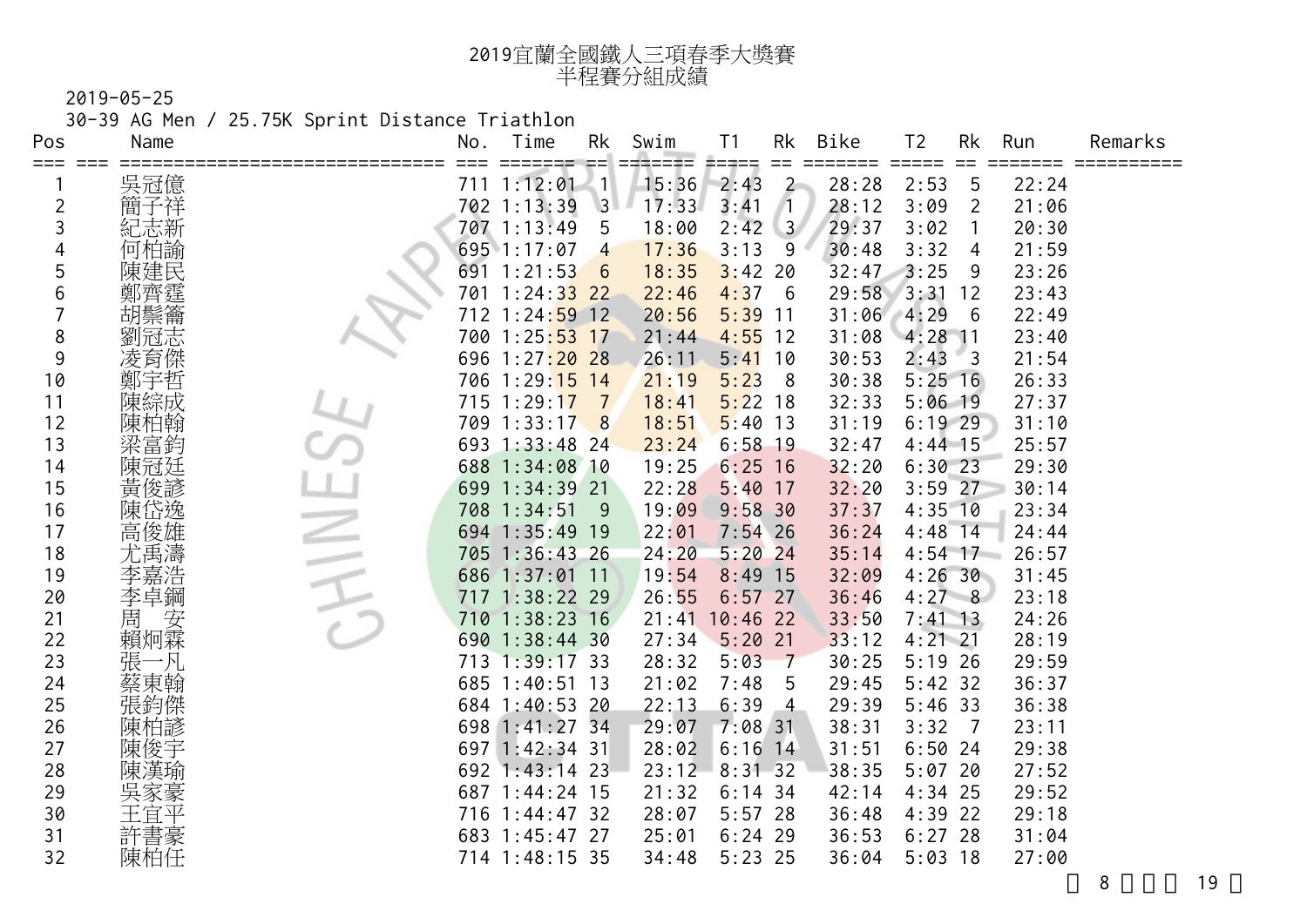| 夏彭超               | 682 1:58:08 25  23:34  9:34  33  41:03  5:16  34 |               |            | 38:42                                        |
|-------------------|--------------------------------------------------|---------------|------------|----------------------------------------------|
| 趙德昊<br><b>DNF</b> | 689                                              |               |            | 2 17:07 8:20 23 35:05 7:32 31 32:13 SWIM DNF |
| 樊哲宏               | 681                                              | 21:50 7:26 35 | 54:59 7:24 |                                              |

賽事資訊: Swim 750 m/1 lap; Bike 20 km/1 lap; Run 4.6 km/2 laps

賽事環境: Water temperature 27 C; Air temperature 27-30 C; No wetsuit swim

仲裁委員: 劉玉峰/TPE; D.S.K.Balwant/MAS; S.Vijitr/TAI; M.SONOKAWA/JPN; B.Tsagaanbaatar/MGL; 林惠美/TPE 正副裁判: 黃金宏/TPE; 魏振展/TPE 計時: Chinese Taipei Triathlon Association Print 2019-05-27, 13:38:23

 $\frac{1}{2}$ HINES  $\geq$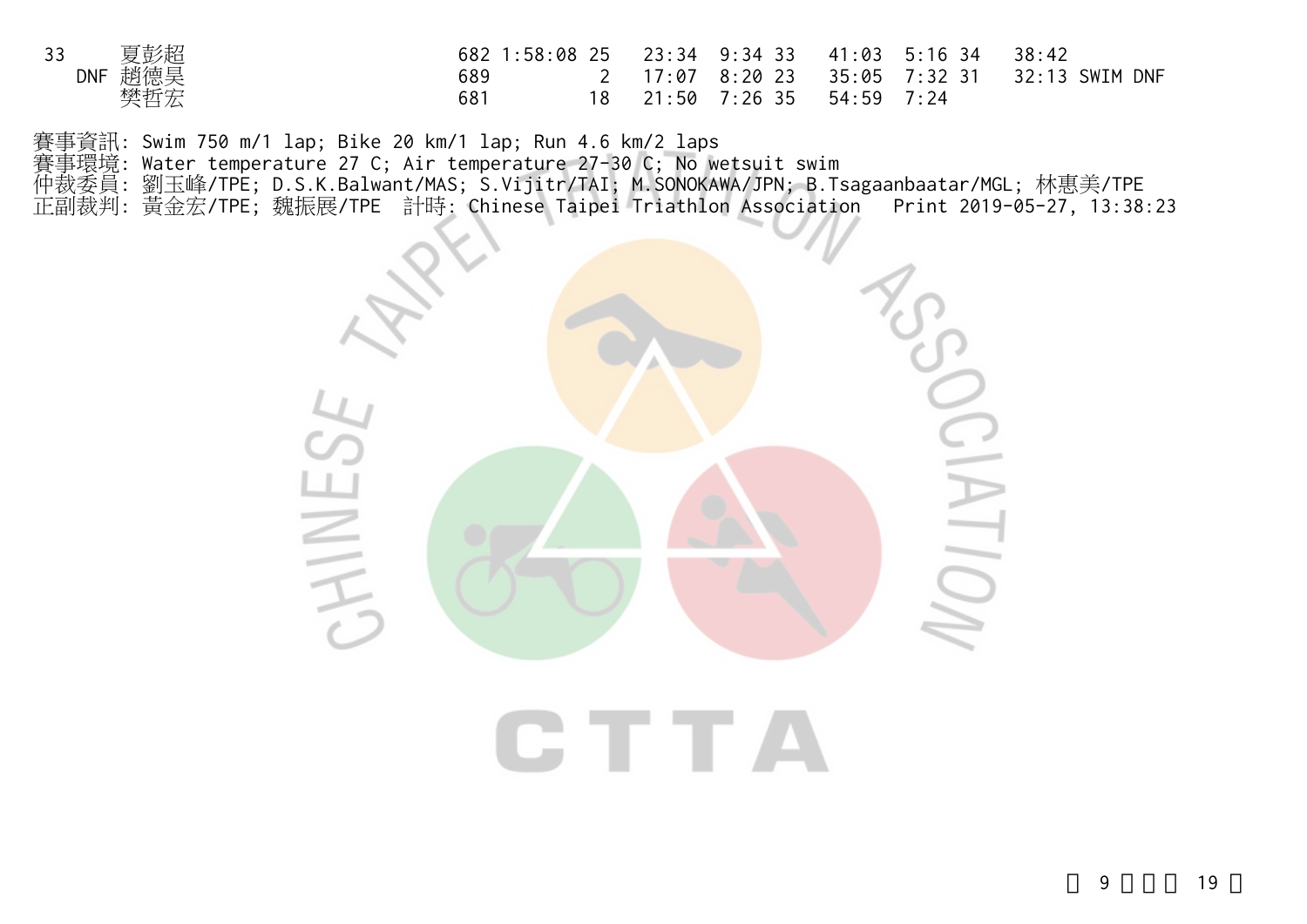| 2019宜蘭全國鐵人三項春季大獎賽 |
|-------------------|
| 半程賽分組成績           |

20-29 AG Men / 25.75K Sprint Distance Triathlon

| Pos           | Name | No. | Time            | Rk                      | Swim           | T <sub>1</sub> | Rk             | Bike           | T <sub>2</sub><br>$=$ $=$ $=$ $=$ $=$ | Rk<br>$=$ | Run   | Remarks          |
|---------------|------|-----|-----------------|-------------------------|----------------|----------------|----------------|----------------|---------------------------------------|-----------|-------|------------------|
|               | 許元耕  |     | 662 1:04:17     | $\overline{\mathbf{3}}$ | 15:52          | 2:10           |                | 25:57          | 2:24                                  | 2         | 17:55 |                  |
|               | 徐培嚴  |     | 676 1:06:31     | 2 <sup>1</sup>          | 13:08          | 2:43           | $\sqrt{2}$     | 26:24          | 2:47                                  | 4         | 21:31 |                  |
| 3<br>$^\star$ |      |     | 669 1:09:07     |                         | 11:35          | 2:18           | 10             | 33:31          | 2:41                                  | 3         |       | 19:14 交管影響       |
|               |      |     | 663 1:17:33     | $6\overline{6}$         | 19:09          | 3:28           | $\mathbf{3}$   | 28:49          | 3:37                                  | 5         | 22:33 |                  |
|               |      |     | 659 1:28:18     | 9                       | 20:50          | 4:48           | 8              | 33:17          | 4:01                                  | 8         | 25:24 |                  |
| 6             |      |     | 665 1:29:07 12  |                         | 22:29          | 5:43           | 4              | 31:18          | $3:37$ 11                             |           | 26:03 |                  |
|               |      |     | 652 1:32:00     | $\overline{11}$         | 22:26          | 5:47           | 14             | $34:43$ $3:38$ |                                       | -9        | 25:28 |                  |
| 8             |      |     | $660$ 1:33:21   | 14                      | 23:49          | 5:08           | 5              | 31:58          | $5:18$ 14                             |           | 27:11 |                  |
| 9             |      | 671 | 1:35:09         | $\overline{7}$          | 20:11          | 6:04           | 9              | 33:22          | $4:29$ 21                             |           | 31:05 |                  |
| 10            |      |     | $672$ 1:36:50   | 19                      | 26:42          | 6:03           | 6              | 32:56          | $3:36$ 15                             |           | 27:35 |                  |
| 11            |      |     | 673 1:36:54     | $\overline{4}$          | 16:37          | 5:33           | -21            | 36:38          | $4:43$ 22                             |           | 33:25 |                  |
| 12            |      |     | 666 1:37:41     | 22                      | 27:53          | $6:34$ 19      |                | 35:58          | $4:04 \quad 6$                        |           | 23:14 |                  |
| 13            |      |     | $653$ 1:38:41   | 17                      | 26:10          | $7:40$ 17      |                | 35:32          | $4:18$ 7                              |           | 25:03 |                  |
| 14            |      |     | 668 1:38:48 18  |                         | 26:23          | $5:35$ 11      |                | 34:01          | $4:37$ 16                             |           | 28:14 |                  |
| 15            | 家源   |     | 661 1:39:30     | - 8                     | 20:45          | $5:02$ 22      |                | 39:56          | $3:40$ 18                             |           | 30:08 |                  |
| 16            |      |     | 667 1:39:52 10  |                         | 21:34          | 6:03           | 15             | 35:04          | $6:30$ 19                             |           | 30:43 |                  |
| 17            | ニ杰   |     | 656 1:40:43 13  |                         | 23:45          | $8:56$ 18      |                | 35:40          | $5:39$ 13                             |           | 26:45 |                  |
| 18<br>WAN     | 賀智宇  |     | 654 1:41:35 23  |                         | 29:15          | 6:01           | 16             | 35:07          | $4:36$ 12                             |           |       | 26:38 少圈補跑       |
| 19<br>WAN     | 盧又新  |     | 655 1:43:24 21  |                         | 27:46          | 6:23           | 20             | 36:06          | $3:51 \; 17$                          |           |       | 29:20 少圈補跑       |
| 20            | 邱浩鈞  |     | 651 1:43:41 16  |                         | 24:35          | 6:30           | $\overline{7}$ | 33:15          | $5:07$ 23                             |           | 34:16 |                  |
| 21            |      |     | 675 1:50:47 20  |                         | 27:32          | 9:50           | 12             | 34:18          | 8:0920                                |           | 30:59 |                  |
| 22            |      |     | 664 1:57:58 15  |                         | 24:13          | $5:38$ 24      |                | 57:10          | $4:57$ 10                             |           | 26:02 |                  |
| 23            |      |     | $674$ $2:07:36$ | 24                      | 38:25          | $9:29$ 13      |                | 34:41          | $6:39$ 24                             |           | 38:24 |                  |
| <b>DNF</b>    | 郭政坤  | 657 |                 | 5                       | 17:02 15:26 23 |                |                | 42:28          | 4:42                                  |           |       | $11:41$ SWIM DNF |

賽事資訊: Swim 750 m/1 lap; Bike 20 km/1 lap; Run 4.6 km/2 laps 賽事環境: Water temperature 27 C; Air temperature 27-30 C; No wetsuit swim 仲裁委員: 劉玉峰/TPE; D.S.K.Balwant/MAS; S.Vijitr/TAI; M.SONOKAWA/JPN; B.Tsagaanbaatar/MGL; 林惠美/TPE 正副裁判: 黃金宏/TPE; 魏振展/TPE 計時: Chinese Taipei Triathlon Association Print 2019-05-27, 13:38:23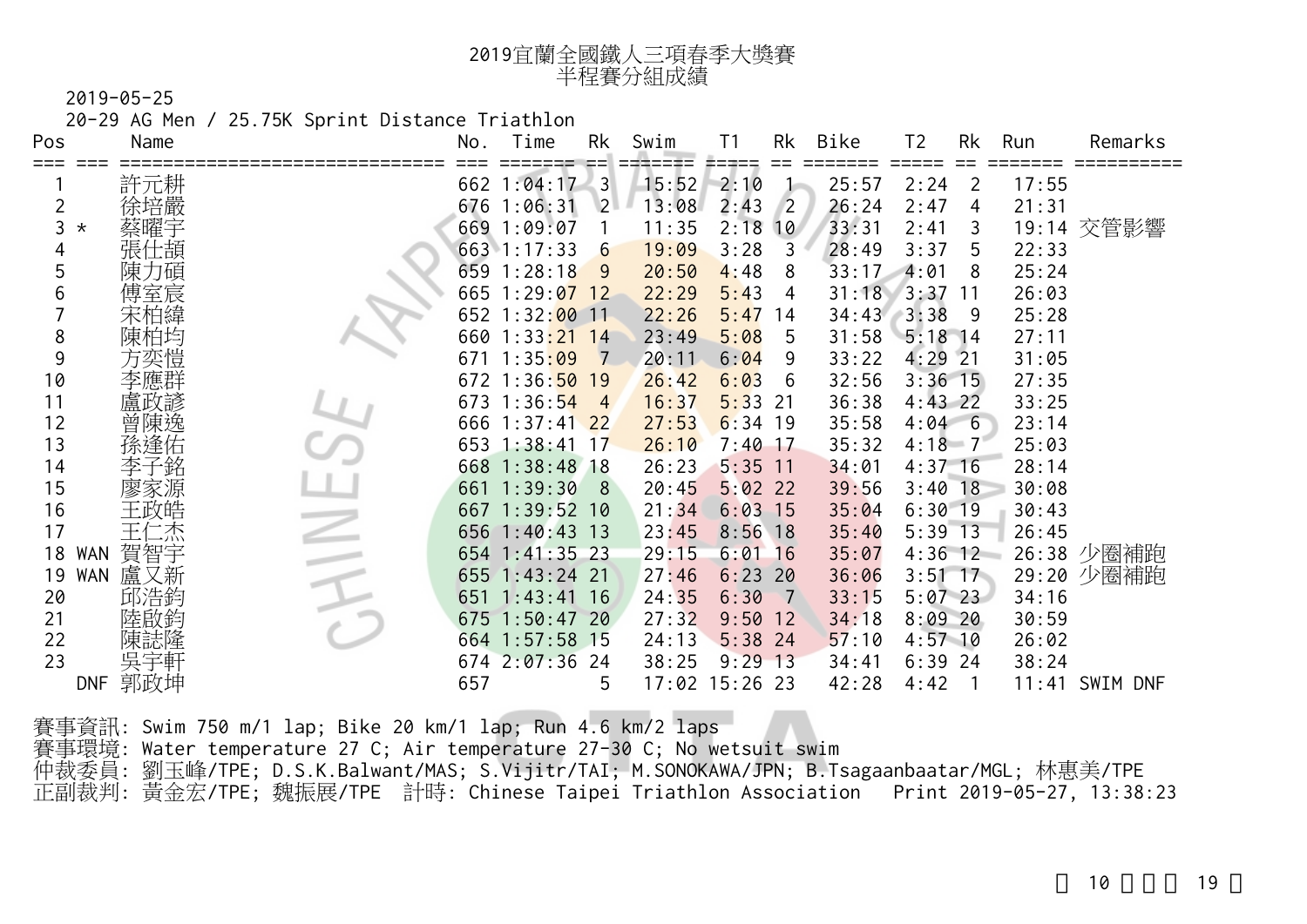| 2019宜蘭全國鐵人三項春季大獎賽 |
|-------------------|
| 半程賽分組成績           |

16-19 AG Men / 25.75K Sprint Distance Triathlon

| Pos                 | Name              | No. | Time             | Rk              | Swim            | T1            | Rk                           | Bike           | T <sub>2</sub>              | Rk                  | Run   | Remarks    |
|---------------------|-------------------|-----|------------------|-----------------|-----------------|---------------|------------------------------|----------------|-----------------------------|---------------------|-------|------------|
| === ===             |                   | 551 |                  |                 | ======<br>11:07 | ≢=≄==<br>2:15 | $==$<br>$2 -$                | ====<br>25:11  | $=$ $=$ $=$ $=$ $=$<br>2:29 | $==$                | 16:32 |            |
|                     | 孫明諒<br>黃冠誌        | 580 | 57:33:5<br>57:55 | $\overline{3}$  | 10:48           | 2:01          |                              | 24:46          | 2:29                        |                     | 17:52 |            |
| $\overline{2}$<br>3 | 朱鴻君               | 582 | 58:50            | $\overline{1}$  | 10:13           | 2:04          | $\sqrt{1}$<br>3 <sup>7</sup> | 25:14          | 2:28                        | $\overline{2}$<br>5 | 18:53 |            |
| 4                   | −澈                |     | 579 1:01:25      | 11              | 12:35           | 2:31          | 4                            | 25:34          | 2:28                        | 3                   | 18:19 |            |
| 5                   |                   |     | 589 1:02:29      | 8               | 11:47           | 2:21          | $\overline{7}$               | 26:33          | 2:39                        | 8                   | 19:12 |            |
| 6                   |                   |     | 559 1:02:54      | $6\overline{6}$ | 11:19           | 2:17          | 8                            | 26:50          | $2:35$ 11                   |                     | 19:56 |            |
|                     | 謝祥禾               | 572 | 1:05:20          | 20              | 15:03           | 2:15          | 5                            | $26:13$ $2:35$ |                             | 9                   | 19:16 |            |
| 8                   | 楊子慶               |     | 555 1:05:26 15   |                 | 14:02           | 2:20          | 13                           | 27:25          | 2:41                        | 6                   | 19:00 |            |
| 9                   | 簡劭字               |     | 573 1:05:50      | 9               | 11:49           | 2:49          | 12                           | 27:22          | $2:54$ 15                   |                     | 20:58 |            |
| 10                  | 陳冠頤               |     | 575 1:06:19      | 13              | 13:37           | 2:39          | 18                           | 28:12          | $3:08$ 4                    |                     | 18:44 |            |
| 11                  | 施宇晟               |     | 566 1:06:57      | $\overline{4}$  | 10:56           | $2:38$ 19     |                              | 28:34          | $2:54$ 18                   |                     | 21:57 |            |
| 12                  | 李崇語               |     | 570 1:07:00      | $\overline{2}$  | 10:47           | $2:28$ 25     |                              | 30:24          | $3:04$ 13                   |                     | 20:18 |            |
| 13                  | 王維安               |     | 560 1:07:35 16   |                 | 14:03           | $2:21$ 10     |                              | 27:19          | $2:45$ 16                   |                     | 21:08 |            |
| 14                  | 陳國生               |     | 564 1:07:52 19   |                 | 14:41           | $2:33$ 14     |                              | 27:37          | $3:23$ 10                   |                     | 19:40 |            |
| 15                  | 戶緯                |     | 587 1:08:38 22   |                 | 15:27           | 2:26          | 6                            | 26:28          | $3:03$ 17                   |                     | 21:16 |            |
| 16                  | 莊智凱               |     | 574 1:10:00 24   |                 | 15:57           | 3:10          | 11                           | 27:21          | $3:20$ 12                   |                     | 20:13 |            |
| 17                  | 趙晨恩               |     | 569 1:10:37 18   |                 | 14:39           | 2:51          | 9                            | 26:56          | $3:22$ 23                   |                     | 22:50 |            |
| 18                  | 陳傳宜               | 576 | $1:11:50$ 21     |                 | 15:23           | 3:26          | 16                           | 27:56          | $2:43$ 21                   |                     | 22:24 |            |
| 19                  | 張棨(王民)            |     | 568 1:11:54 17   |                 | 14:14           | 2:43          | 17                           | 28:11          | $2:55$ 27                   |                     | 23:52 |            |
| 20                  | 徐震中               | 571 | 1:13:18          | 12              | 13:35           | $3:07$ 27     |                              | 30:44          | $3:34$ 20                   |                     | 22:20 |            |
| 21                  | 蘇冠亦               |     | 584 1:15:02 26   |                 | 16:44           | $2:45$ 24     |                              | 30:00          | $2:53$ 22                   |                     | 22:42 |            |
| 22                  | 簡紹棋               |     | 578 1:15:24 23   |                 | 15:49           | $3:15$ 22     |                              | 29:04          | $3:37$ 26                   |                     | 23:41 |            |
| 23                  | 廖威炘               |     | 558 1:16:23 25   |                 | 16:16           | $2:57$ 28     |                              | 31:44          | $3:22$ 19                   |                     | 22:05 |            |
| 24                  | 廖梓畯               |     | 577 1:18:32 27   |                 | 16:45           | $3:46$ 23     |                              | 29:20          | $4:43$ 28                   |                     | 24:00 |            |
| 25                  | 陳正仁<br><b>WAN</b> | 556 | $1:19:58$ 14     |                 | 13:49           | $3:18$ 33     |                              | 35:38          | $3:06$ 29                   |                     |       | 24:09 少圈補跑 |
| 26                  | <b>WAN</b><br>古子丘 |     | 585 1:21:14 29   |                 | 19:54           | $3:57$ 26     |                              | 30:27          | $3:52$ 24                   |                     |       | 23:06 少圈補跑 |
| 27                  | 林岱蔚               |     | 588 1:23:16      | 28              | 19:16           | $4:14$ 20     |                              | 28:49          | $3:54$ 34                   |                     | 27:04 |            |
| 28                  | 陳廷毓               |     | 567 1:23:35 10   |                 | 11:55           | $2:18$ 34     |                              | 47:11          | 3:03                        | $\overline{7}$      | 19:10 |            |
| 29                  | 林柏蔚               |     | 581 1:28:08 34   |                 | 26:02           | $3:18$ 15     |                              | 27:44          | $4:45$ 33                   |                     | 26:20 |            |
| $30 *$              | 楊逸庠               |     | 552 1:29:54      | $\overline{7}$  | 11:36           | $2:22$ 35     |                              | 47:36          | $2:32$ 32                   |                     | 25:51 |            |
| 31                  | 張丞佑               |     | 563 1:32:55 35   |                 | 27:10           | 7:0030        |                              | 33:48          | $4:26$ 14                   |                     | 20:34 |            |
| 32                  | 楊竣宏               |     | 565 1:35:17 31   |                 | 20:35           | $4:13$ 31     |                              | 34:20          | $4:03$ 36                   |                     | 32:08 |            |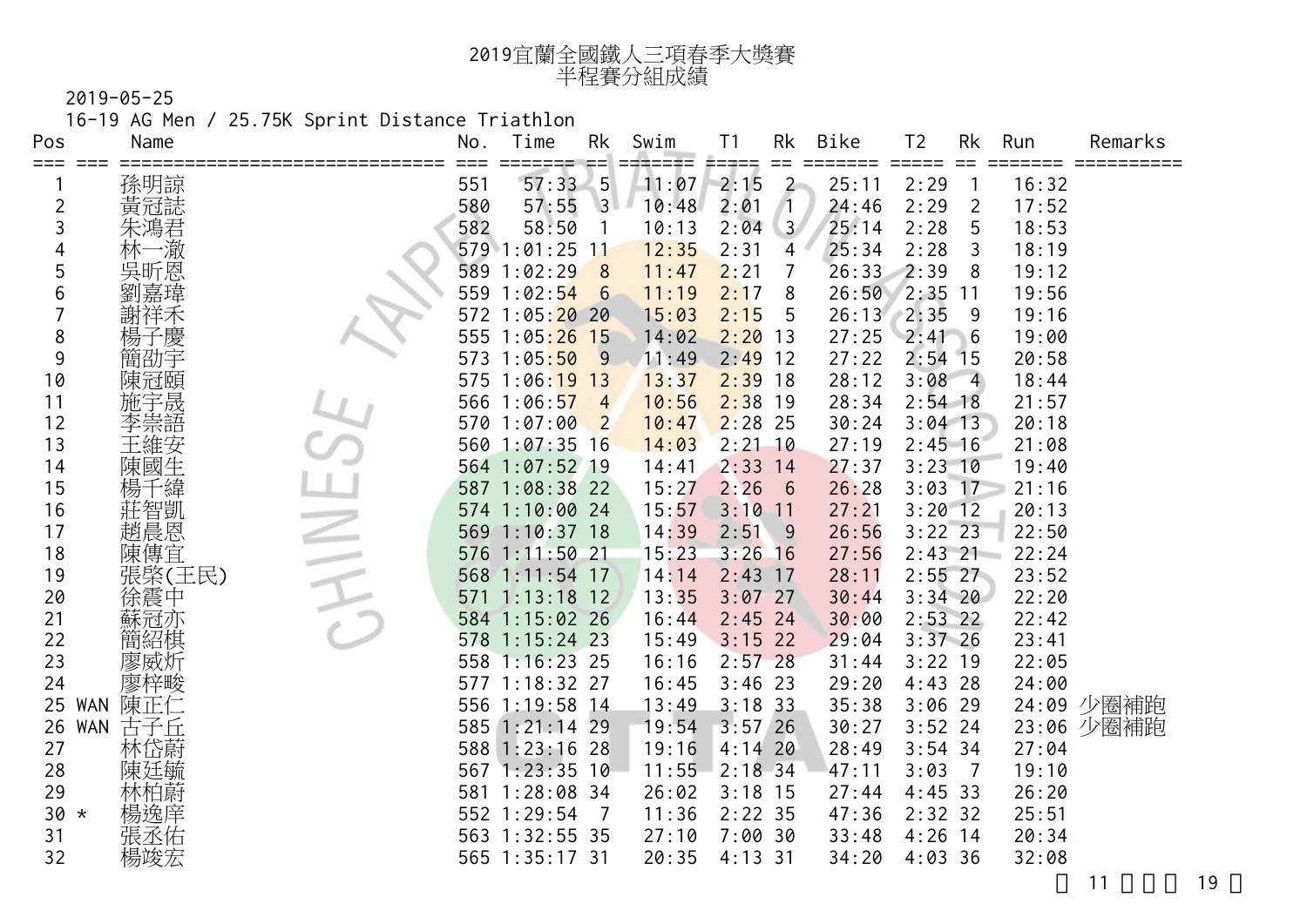| 李仟梓<br>33     |                |                                          |  | 25:27 |
|---------------|----------------|------------------------------------------|--|-------|
| 34 WAN 周郁惟    | 562 1:39:58 36 |                                          |  |       |
| 高英傑<br>$35 *$ | 586 1:49:09 30 | 20:20 2:53 36 59:25 3:19 25              |  | 23:14 |
| 周家樂<br>$36 *$ | 583 1:52:57 37 | 39:32 4:10 29  32:58 5:10 35  32:05 交管影響 |  |       |
| 陳嘉峰<br>37     |                |                                          |  | 32:15 |

賽事資訊: Swim 750 m/1 lap; Bike 20 km/1 lap; Run 4.6 km/2 laps

賽事環境: Water temperature 27 C; Air temperature 27-30 C; No wetsuit swim

仲裁委員: 劉玉峰/TPE; D.S.K.Balwant/MAS; S.Vijitr/TAI; M.SONOKAWA/JPN; B.Tsagaanbaatar/MGL; 林惠美/TPE 正副裁判: 黃金宏/TPE; 魏振展/TPE 計時: Chinese Taip<mark>ei Triathl</mark>on Association Print 2019-05-27, 13:38:23

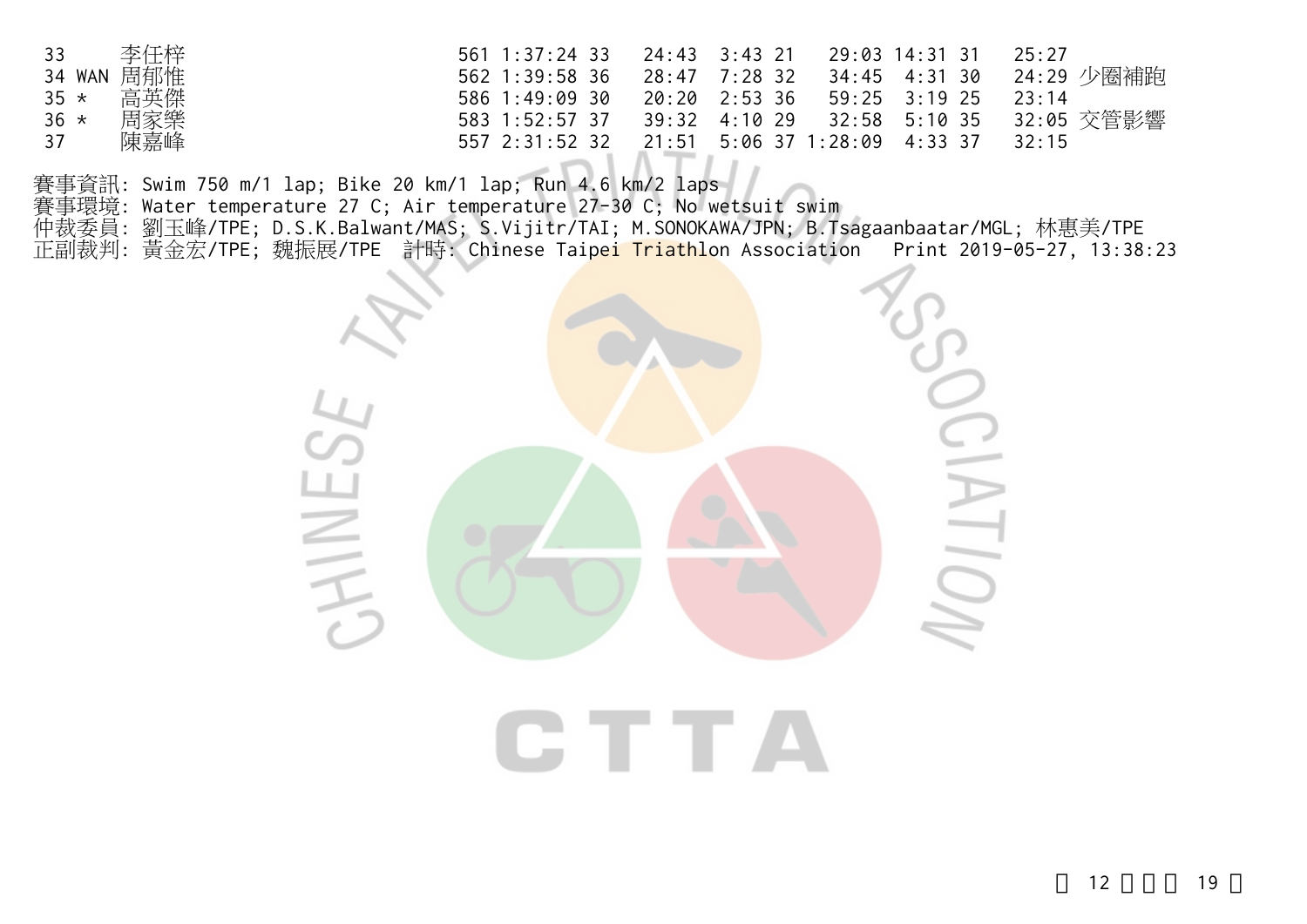| 2019宜蘭全國鐵人三項春季大獎賽 |
|-------------------|
| 半程賽分組成績           |

13-15 AG Men / 25.75K Sprint Distance Triathlon

| Pos                                                                                                                                                         | Name                                                                                                                                | No. | Time                                                                                                                                                                                                                                                                                                                                                                                                                                      | Rk                                                                                            | Swim                                                                                                                                                                                                                          | T <sub>1</sub>                                                                                                                                                                                                                                                             | Rk                                                                                        | Bike                                                                                                                                                                                                                                  | T <sub>2</sub>                                                                                                                                                                                                                                                                                                     | Rk                            | Run                                                                                                                                                                                                         | Remarks                  |
|-------------------------------------------------------------------------------------------------------------------------------------------------------------|-------------------------------------------------------------------------------------------------------------------------------------|-----|-------------------------------------------------------------------------------------------------------------------------------------------------------------------------------------------------------------------------------------------------------------------------------------------------------------------------------------------------------------------------------------------------------------------------------------------|-----------------------------------------------------------------------------------------------|-------------------------------------------------------------------------------------------------------------------------------------------------------------------------------------------------------------------------------|----------------------------------------------------------------------------------------------------------------------------------------------------------------------------------------------------------------------------------------------------------------------------|-------------------------------------------------------------------------------------------|---------------------------------------------------------------------------------------------------------------------------------------------------------------------------------------------------------------------------------------|--------------------------------------------------------------------------------------------------------------------------------------------------------------------------------------------------------------------------------------------------------------------------------------------------------------------|-------------------------------|-------------------------------------------------------------------------------------------------------------------------------------------------------------------------------------------------------------|--------------------------|
| $\overline{2}$<br>5<br>6<br>8<br>9<br>10<br>11<br>WAN<br>12<br>WAN<br>13<br>14<br>15<br>16<br>17<br>18<br>19<br>20<br>$\star$<br>21<br>22<br>23<br>24<br>25 | 江典祐<br>林旻澤<br>俊霖<br>楊庭榛<br>陳彥騰<br>簡瑋志<br>陳泰河<br>游邵淮<br>詹皇哲<br>廖俊詠<br>吳冠毅<br>郭<br>文<br>李昇璟<br>楊勝宇<br>Oscar Fret<br>吳彥佐<br>盧律辰<br>金辰甡 |     | 531 1:00:00<br>540 1:01:35 6<br>543 1:03:50<br>532 1:04:19<br>544 1:04:34<br>548 1:05:45<br>529 1:08:44 12<br>534 1:08:44<br>$521 \t1:09:25 \t3$<br>538 1:11:55 10<br>524 1:12:37 14<br>542 1:13:07 21<br>$528$ 1:15:55 13<br>546 1:16:56 15<br>535 1:19:43 17<br>536 1:20:10 19<br>541 1:20:54 22<br>539 1:23:22 16<br>537 1:25:33 18<br>527 1:26:37<br>533 1:29:07 24<br>547 1:29:43<br>526 1:34:13 20<br>525 1:35:41<br>522 1:40:22 26 | 4. IV<br>- 9<br>$\overline{2}$<br>$\overline{4}$<br>$-5$<br>11<br>8 <sup>8</sup><br>25<br>-27 | 10:57<br>13:04<br>13:54<br>11:05<br>12:48<br>13:02<br>15:27<br>15:16<br>11:34<br>15:15<br>15:47<br>18:27<br>15:38<br>16:27<br>16:42<br>17:07<br>18:29<br>16:31<br>16:45<br>13:40<br>18:54<br>20:45<br>17:13<br>22:06<br>21:56 | ====<br>2:22<br>2:11<br>2:25<br>2:21<br>2:55<br>2:26<br>2:27<br>2:38<br>3:25<br>3:21<br>2:40<br>$2:22$ 11<br>$2:45$ 14<br>$4:22$ 20<br>4:08<br>$3:37$ 19<br>$3:07$ 16<br>$4:21$ 18<br>$3:38$ 12<br>$2:28$ 27<br>$3:19$ 24<br>5:0021<br>$4:43$ 23<br>$5:38$ 22<br>$5:51$ 17 | $\overline{2}$<br>71.<br>$\mathcal{L}$<br>15<br>10<br>6<br>4<br>3<br>8<br>13<br>-9<br>- 5 | 25:22<br>25:09<br>27:28<br>30:04<br>28:06<br>27:00<br>26:36 3:35 11<br>26:34<br>27:30<br>30:01<br>28:00<br>29:24<br>30:03<br>31:52<br>26:47<br>31:49<br>30:45<br>31:32<br>29:49<br>52:42<br>39:24<br>33:15<br>36:13<br>35:09<br>31:23 | $=====$<br>2:39<br>2:38<br>2:34<br>2:29<br>2:30<br>$3:04$ 10<br>$2:52$ 12<br>$3:44$ 14<br>$3:37 \quad 7$<br>$3:40$ 13<br>$2:54$ 8<br>$2:48$ 17<br>$4:03$ 9<br>$3:40$ 22<br>$3:02 \ 16$<br>$3:27$ 18<br>$3:21 \ 21$<br>$4:19$ 24<br>$1:43 \quad 1$<br>$3:16$ 15<br>$3:50$ 19<br>$5:06$ 23<br>$5:10$ 20<br>$3:40$ 26 | $==$<br>6<br>5<br>2<br>4<br>3 | 18:42<br>18:35<br>17:30<br>18:22<br>18:18<br>20:15<br>20:40<br>21:26<br>23:14<br>19:43<br>22:33<br>20:13<br>28:27<br>24:37<br>25:08<br>27:40<br>31:04<br>16:05<br>24:16<br>26:54<br>30:59<br>27:40<br>37:35 | 20:02 少圈補跑<br>24:42 少圈補跑 |
| 26<br>27                                                                                                                                                    | 陳彥霖<br>陳楚鈞                                                                                                                          |     | 530 1:41:47 7<br>523 2:16:25 23                                                                                                                                                                                                                                                                                                                                                                                                           |                                                                                               | 13:14<br>18:46                                                                                                                                                                                                                | $3:41$ 25<br>$7:01$ 26                                                                                                                                                                                                                                                     |                                                                                           | 42:45<br>51:01                                                                                                                                                                                                                        | $6:04$ 25<br>$7:02$ 27                                                                                                                                                                                                                                                                                             |                               | 36:05<br>52:37                                                                                                                                                                                              |                          |
|                                                                                                                                                             |                                                                                                                                     |     |                                                                                                                                                                                                                                                                                                                                                                                                                                           |                                                                                               |                                                                                                                                                                                                                               |                                                                                                                                                                                                                                                                            |                                                                                           |                                                                                                                                                                                                                                       |                                                                                                                                                                                                                                                                                                                    |                               |                                                                                                                                                                                                             |                          |

賽事資訊: Swim 750 m/1 lap; Bike 20 km/1 lap; Run 4.6 km/2 laps 賽事環境: Water temperature 27 C; Air temperature 27-30 C; No wetsuit swim 仲裁委員: 劉玉峰/TPE; D.S.K.Balwant/MAS; S.Vijitr/TAI; M.SONOKAWA/JPN; B.Tsagaanbaatar/MGL; 林惠美/TPE 正副裁判: 黃金宏/TPE; 魏振展/TPE 計時: Chinese Taipei Triathlon Association Print 2019-05-27, 13:38:23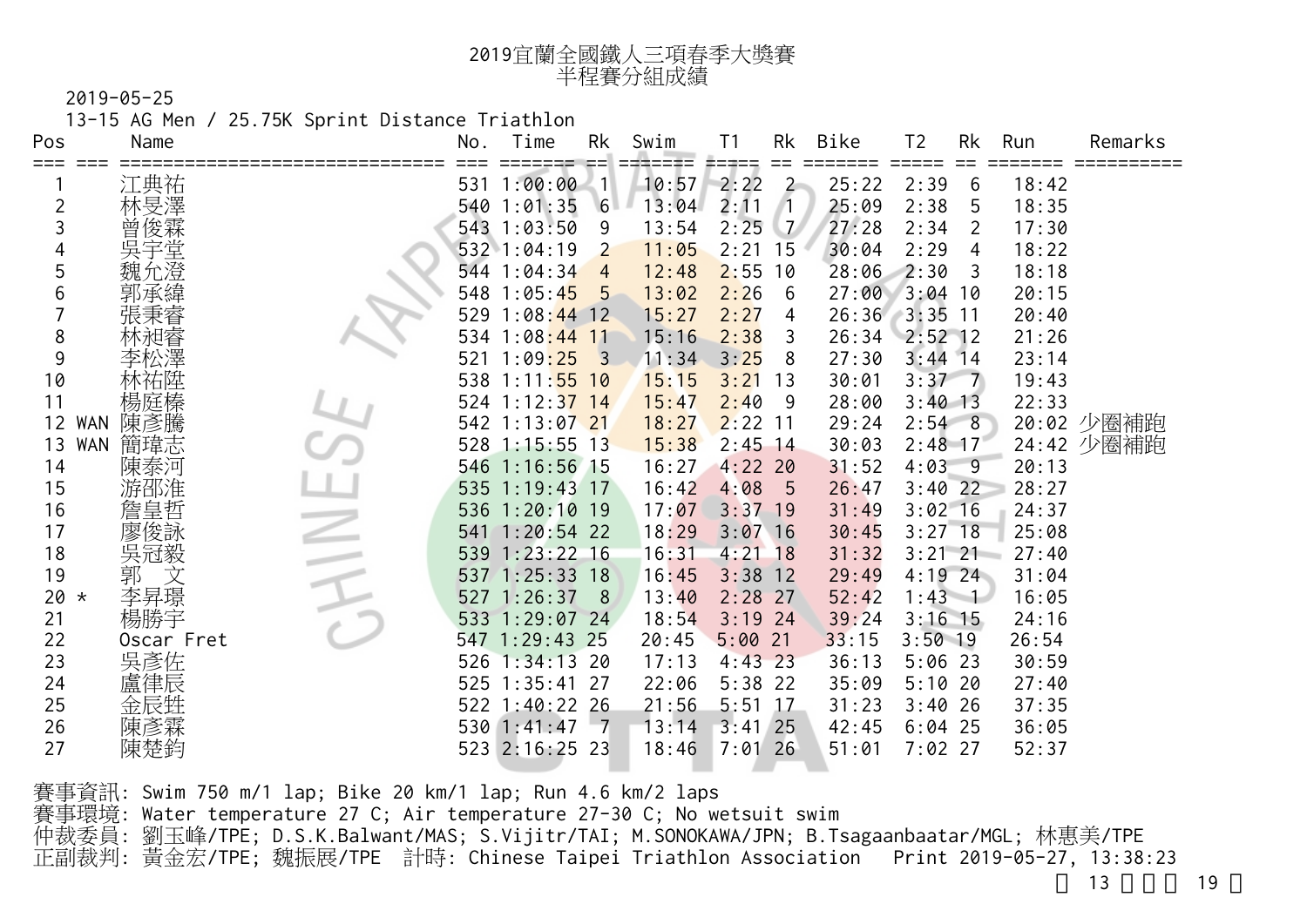| 2019宜蘭全國鐵人三項春季大獎賽 |
|-------------------|
| 半程賽分組成績           |

Women Team Relay / 25.75K Sprint Distance Triathlon

CHINE.

| Pos | Name             |           | No. | ime           | Rk             | Swim  |      | Rk       | Bike     | T2.  | Rk | Run   | Remarks |
|-----|------------------|-----------|-----|---------------|----------------|-------|------|----------|----------|------|----|-------|---------|
|     |                  |           |     |               |                |       |      |          |          |      |    |       |         |
|     | .李芝(<br>陳亮妤      | (王民). 吳昱萱 |     | $778$ 1:11:28 |                | 10:47 | 2:46 |          | 32:40    | 2:36 |    | 22:41 |         |
|     | 美文<br>康          | 曾驛婷.許羽君   |     | 780 1:23:23   | 3 <sup>1</sup> | 20:28 | 4:02 |          | 32:37    | 4:27 |    | 21:51 |         |
|     | 林<br>.郭怡伶.「<br>依 | 田心怡       |     | 779 1:25:25   |                | 15:32 | 3:07 | $\sim$ 3 | 36:06    | 3:27 |    | 27:15 |         |
|     | : -郭品君<br>駱聖零    | 黃意婷       |     | 7771:40:22    | $\overline{4}$ | 21:36 | 3:24 | 4        | 40:44    | 4:27 | h  | 30:14 |         |
|     | 王桂澪.             | 王鈺雯.鄭好媛   |     | 7762:02:295   |                | 27:11 | 3:18 |          | 51:02:50 | 5:47 |    | 23:24 |         |

賽事資訊: Swim 750 m/1 lap; Bike 20 km/1 lap; Run 4.6 km/2 laps 賽事環境: Water temperature 27 C; Air temperature 27-30 C; No wetsuit swim 仲裁委員: 劉玉峰/TPE; D.S.K.Balwant/MAS; S.Viji<mark>tr/TAI; M.SONOKAWA/J</mark>PN; B.Tsagaanbaatar/MGL; 林惠美/TPE 正副裁判: 黃金宏/TPE; 魏振展/TPE 計時: Chinese <mark>Taipei Triathlon As</mark>sociation Print 2019-05-27, 13:38:23

CTTA

 $211$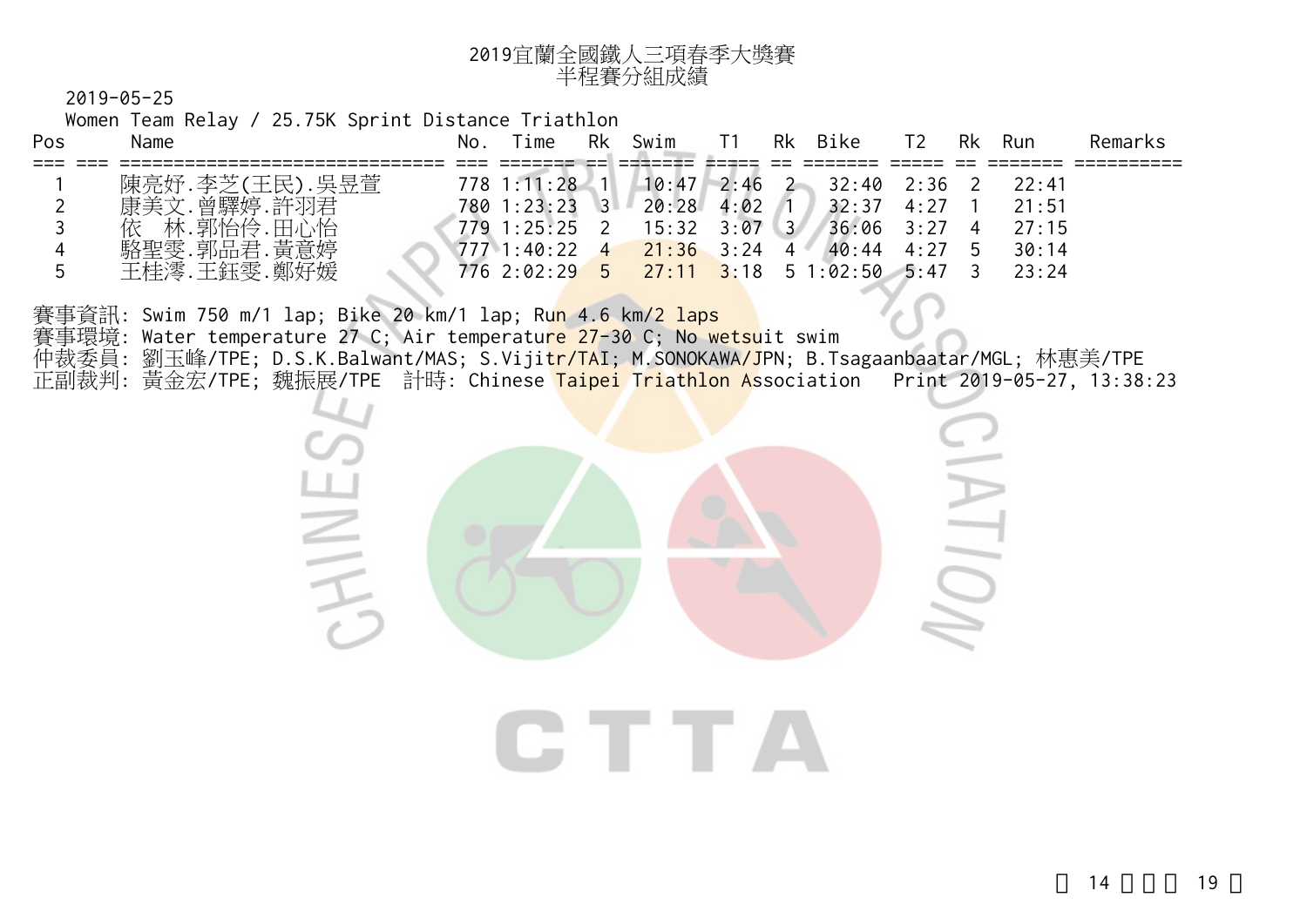| 2019宜蘭全國鐵人三項春季大獎賽 |
|-------------------|
| 半程賽分組成績           |

M+W Mix Team Relay / 25.75K Sprint Distance Triathlon

| Pos         | Name           | No. | Time             | Rk                | Swim  |       | Rk         | Bike              | T2         | Rk    | Run   | Remarks        |
|-------------|----------------|-----|------------------|-------------------|-------|-------|------------|-------------------|------------|-------|-------|----------------|
|             | 陳玲葦.蘇子期.林建宏    | 814 | 58:41            | $\lceil 3 \rceil$ | 11:05 | 2:32  |            | 25:38             | 2:21       |       | 17:06 |                |
|             | 傅盛賢.鄭凱云.風承佑    | 828 | 1:10:17          | 2                 | 10:45 | 2:22  | 8          | 36:25             | 2:24       |       | 18:23 |                |
|             | 宋美霖.俞誌凱.簡志琦    | 811 | 1:15:33          |                   | 15:31 | 2:55  | $\sqrt{2}$ | 29:44             | 4:42       | 5     | 22:43 |                |
|             | 蕭業家.蕭若琳.蕭業庭    |     | $823$ 1:28:30    | $\overline{4}$    | 14:00 | 3:21  | 15         | 40:05             | 4:27       | 8     | 26:38 |                |
|             | 蕭珮頤.陳富龍.王宏濱    |     | $825$ 1:32:27 10 |                   | 22:35 | 3:18  | 11         | 37:25             | $-3:58$    |       | 25:13 |                |
|             | 黃憶儒.黃啟錦.黃君偉    |     | 812 1:35:55 13   |                   | 24:16 | 5:46  | 12         | 38:13             | 3:47       | 6     | 23:55 |                |
| WAN         | 謝昌衡. 謝昌衡. 蔡佳錡  |     | $816$ 1:37:40 14 |                   | 24:35 | 6:18  | 3          | $30:33$ $3:54$ 13 |            |       | 32:21 | 少圈補跑           |
| 8           | 連德立.何效(木堅).黃獻締 |     | $813 \t1:38:46$  | -9                | 22:24 | 3:29  | 5          | 33:42             | $3:47$ 14  |       | 35:26 |                |
| 9           | 朱明偉. 郭威棣. 馬南媛  |     | $818$ 1:38:59    | <sup>8</sup>      | 21:17 | 4:36  | 17         | 40:26             | 5:21       | 10    | 27:20 |                |
| 10          | 李孟印.潘淑華.葉若蘭    |     | $815 \t1:39:06$  | 12                | 23:23 | 3:30  | 4          | 32:56             | $3:36$ 15  |       | 35:43 |                |
|             | 吳郁欣.王品翔.王品崴    |     | $827$ 1:42:40 16 |                   | 33:38 | 4:11  | 13         | 39:29             | $3:14$ 4   |       | 22:09 |                |
| 12          | 李忞軒.簡偉明.沈孟娟    |     | $824$ 1:44:56    | $\sqrt{17}$       | 33:59 | 2:59  | 6          | 34:22             | $3:19$ 12  |       | 30:18 |                |
| 13<br>$<$ 3 | 賴以倫.顏玉明.賴以倫    | 821 | 1:54:20          | -11               | 23:18 | 4:43  | 14         | 39:38             | $10:48$ 16 |       |       | 35:56 未滿3人     |
| 14          | 郭泰利.郭畇齊.廖淑敏    | 819 | 1:55:05          | <sup>15</sup>     | 28:05 | 4:23  | 9          | 36:42             | 4:51       | $-17$ | 41:05 |                |
| <b>DNF</b>  | 林子惠.高佳菁.吳惠風    | 826 |                  |                   | 7:02  | 5:17  |            | 35:42             | 3:22       | З.    |       | 22:04 SWIM DNF |
| <b>DNF</b>  | 游逸帆.廖佩禎.劉嘉雄    | 820 |                  | 5                 | 15:05 | 4:10  | 16         | 40:06             | 5:57       | -9    |       | 27:20 SWIM DNF |
| DNF         | 鄭心瑋.林佳珍.鄭聲緯    | 817 |                  | 6                 | 15:30 | 18:18 | 10         | 37:02             | $6:15$ 11  |       |       | 27:33 SWIM DNF |

賽事資訊: Swim 750 m/1 lap; Bike 20 km/1 lap; Run 4.6 km/2 laps 賽事環境: Water temperature 27 C; Air temperature 27-30 C; No wetsuit swim 仲裁委員: 劉玉峰/TPE; D.S.K.Balwant/MAS; S.Vijitr/TAI; M.SONOKAWA/JPN; B.Tsagaanbaatar/MGL; 林惠美/TPE 正副裁判: 黃金宏/TPE; 魏振展/TPE 計時: Chinese Taipei Triathlon Association - Print 2019-05-27, 13:38:23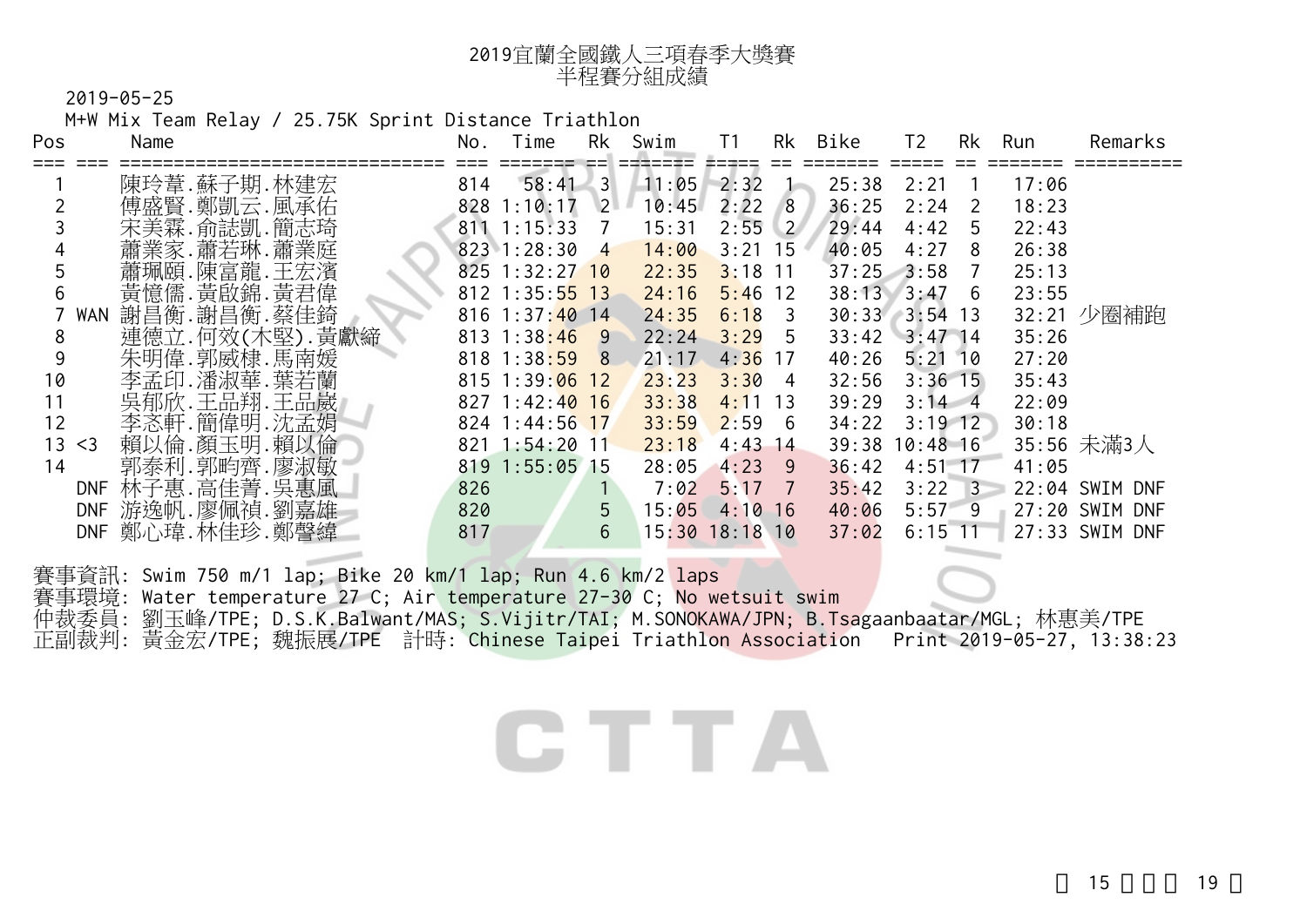| 2019宜蘭全國鐵人三項春季大獎賽 |
|-------------------|
| 半程賽分組成績           |

Men Team Relay / 25.75K Sprint Distance Triathlon

| Pos           | Name                      | No. | Rk<br>Time     | Swim         | T1               | Bike<br>Rk               | T <sub>2</sub><br>Rk                  | Run      | Remarks        |
|---------------|---------------------------|-----|----------------|--------------|------------------|--------------------------|---------------------------------------|----------|----------------|
|               | 吳致緯.黃宇民.陳世和               |     | 794 1:02:03 2  | $13:22$ 2:22 |                  | $\sim$                   | ====== ===== == =<br>$25:54$ $2:45$ 3 | 17:42    |                |
|               | 張文驊.張文豪.李承宇               |     | 803 1:05:32 6  | 17:02        | 2:40             | 26:12<br>$\sqrt{2}$      | 2:26<br>$\overline{\phantom{0}}^2$    | 17:14    |                |
|               | 柯俊雄.王士豪.鄒文正               |     | 793 1:19:13 3  | 15:17        | $4:42 \quad 3$   | 27:23                    | $3:12$ 18                             | 28:42    |                |
|               | 林煒聖.蘇丁昭.藍啟宇               |     | 804 1:19:36 5  | 16:56        | 3:19             | 29:34<br>4               | $4:24$ 11                             | 25:24    |                |
| 5             | 陳毓昕.徐貴樟.盧永祥               |     | 806 1:28:13 13 | 23:47        | 4:07             | 10                       | $34:47$ $3:39$ 5                      | 21:54    |                |
| 6             | 邵彤茂.楊江閩.周仲謀               |     | 789 1:30:15 14 | 25:20        | 3:50             | - 6                      | $30:07$ $3:03$ 16                     | 27:58    |                |
|               | 黃明煌.謝嘉達.廖彥智               |     | 787 1:30:35 4  | 16:25        | 3:26             | 16                       | $37:35$ 5:54 15                       | 27:18    |                |
| 8             | 李凱翎.曾鈞甫.邢宏魁               |     | 797 1:31:06 11 | 22:50        | $4:58$ 13        |                          | $36:10$ $3:23$ 9                      | 23:48    |                |
| 9             | 林冠良.林威廷.黃泯皓               |     | 786 1:32:11 7  | 19:53        | 4:40             | - 9<br>33:53             | $5:05$ 17                             | 28:41    |                |
| 10            | 林智煒.林家豪.張正語               |     | 801 1:32:45 10 | 22:30        | $3:01$ 20        | 39:58                    | $3:43 \ 8$                            | 23:35    |                |
| 11            | 黃汀甫.駱志輝.楊志強               |     | 798 1:33:45 8  | 20:37        | 4:13             | 11<br>35:57              | $6:07$ 12                             | 26:53    |                |
| 12            | 朱偉豪.鄧耀宗.張滬翰               |     | 790 1:34:21 16 | 25:50        | $4:09$ 17        | 37:44                    | $3:33 - 7$                            | 23:08    |                |
| 13<br>$\star$ | 汪澤佑.賴炳煌.范代勇               |     | 805 1:34:30 20 | 34:32        | 3:01             | 30:02<br>$5\overline{)}$ | $2:33 \; 10$                          |          | 25:19 交管影響     |
| 14            | 朱祖語. 邱郁哲. 林宗憲             |     | 800 1:35:28 15 | 25:23        | 3:33             | 32:31<br>$\overline{7}$  | $3:10$ 21                             | 30:53    |                |
| 15            | 謝勇維.林展弘.賴宜平               |     | 788 1:37:05 18 | 29:02        | $3:11$ 19        | 39:14                    | $3:50$ 4                              | 21:50    |                |
| 16            | 詹子敬.陳羚宏.林聖淵               |     | 795 1:37:09 19 | 30:15        | 3:12             | 33:32<br>8 <sup>8</sup>  | $3:00$ 14                             | 27:12    |                |
| 17            | 洪志忠. 吳德釧. 游清智             |     | 796 1:37:28 12 | 22:59        | $3:58$ 14        | 36:15                    | $3:26$ 22                             | 30:53    |                |
| 18            | 鄭詠翰.陳建瑋.洪偉力               |     | 808 1:38:27 17 | 26:42        | $3:21$ 18        | 38:14                    | $3:15$ 13                             | 26:56    |                |
| 19            | 林新重. 黃鴻勛. 林定嘉             |     | 792 1:45:17 9  | 22:12        | $6:44$ 21        | 40:04                    | $7:10$ 19                             | 29:09    |                |
| 20            | 林佑鑫.林佑鑫.韓仲誠<br>$<$ 3      |     | 802 1:48:50 22 | 42:08        | $4:18$ 15        | 36:33                    | 3:256                                 |          | 22:28 未滿3人     |
| 21            | 郭威慶.戴輝童.江衍倫               |     | 889 2:06:11 21 | 35:35        | $4:43$ 22        | 48:49                    | $6:25$ 20                             | 30:40 增加 |                |
|               | 「修謙.董季安.林基名<br><b>DNF</b> | 807 |                |              | $7:59$ $7:36$ 12 | 35:59                    | $3:14 \quad 1$                        |          | 16:10 SWIM DNF |
|               |                           |     |                |              |                  |                          |                                       |          |                |

賽事資訊: Swim 750 m/1 lap; Bike 20 km/1 lap; Run 4.6 km/2 laps

賽事環境: Water temperature 27 C; Air temperature 27-30 C; No wetsuit swim

仲裁委員: 劉玉峰/TPE; D.S.K.Balwant/MAS; S.Vijitr/TAI; M.SONOKAWA/JPN; B.Tsagaanbaatar/MGL; 林惠美/TPE 正副裁判: 黃金宏/TPE; 魏振展/TPE 計時: Chinese Taipei Triathlon Association Print 2019-05-27, 13:38:23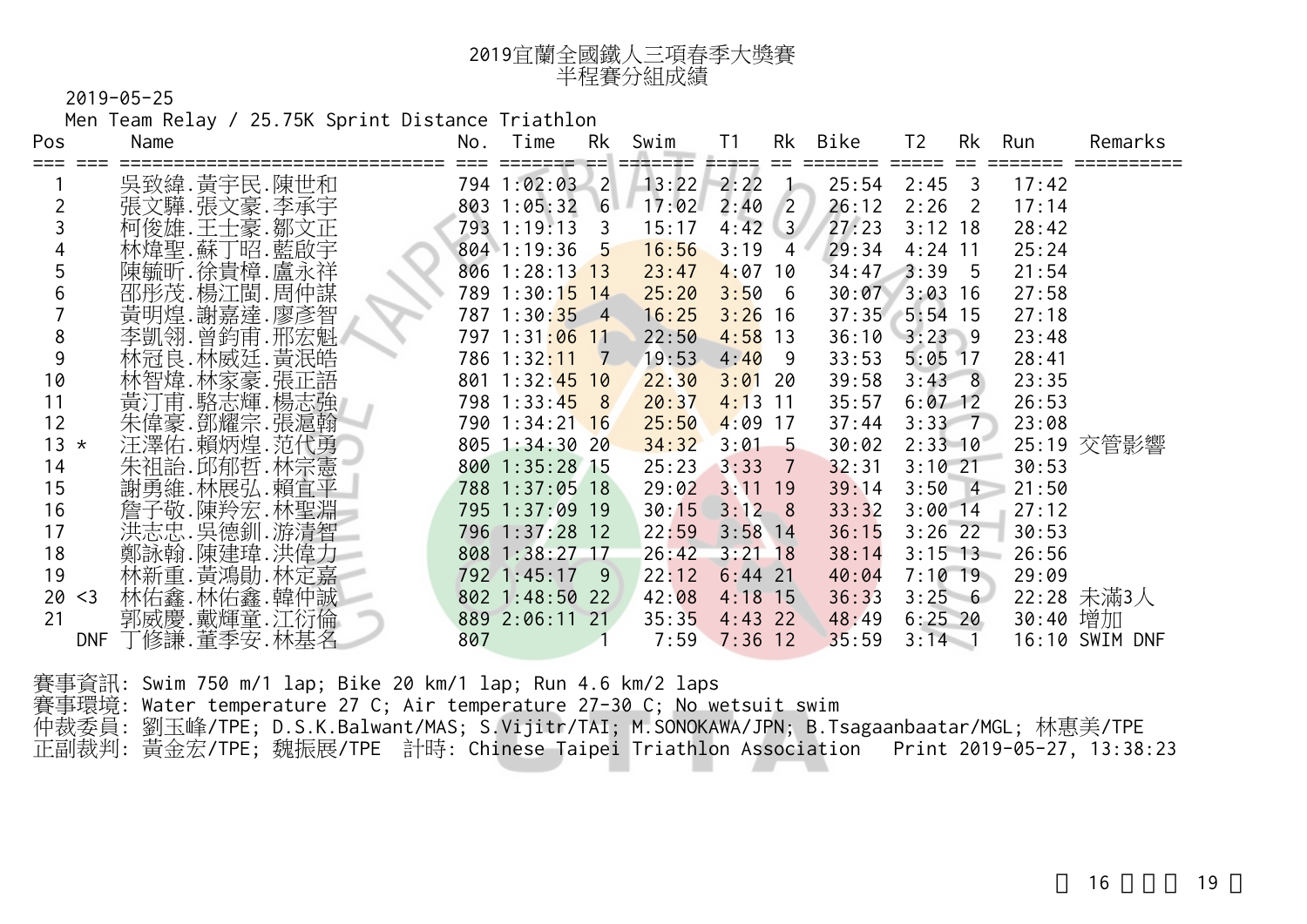| 2019宜蘭全國鐵人三項春季大獎賽 |
|-------------------|
| 半程賽分組成績           |

半程接力賽浮標組 / 25.75K Sprint Distance Triathlon

三千

|                                                                                                                                                                                                                                                                                                                                                                                                                                                                                                                                                                                                                          |                                                                       | Rk<br>Run<br>Remarks                                                                  |  |
|--------------------------------------------------------------------------------------------------------------------------------------------------------------------------------------------------------------------------------------------------------------------------------------------------------------------------------------------------------------------------------------------------------------------------------------------------------------------------------------------------------------------------------------------------------------------------------------------------------------------------|-----------------------------------------------------------------------|---------------------------------------------------------------------------------------|--|
| <u>.</u> .顏楷弦<br>顏柔汝.顏文益<br>887 1:24:26<br>25:47<br>2:55<br>30:47<br>$\mathbf{A}$<br>鮑柏年.陳奕茹.廖若琳<br>888 1:33:50<br>21:50<br>38:13<br>$3-$<br>5:11<br>曾宇佑.邱勝彥.許智傑<br>39:20<br>883 1:40:30<br>4:00<br>36:27<br>-6<br>$\overline{4}$<br>楊峻杰.簡文豪.陳家康<br>885 1:49:01<br>42:19<br>35:10<br>3:32<br>7.陳泰宏.劉建宏<br>張雁行.<br>$40:55$ 3:57<br>882 2:14:13<br>$31:37$ 26:48<br>-5<br>WAN<br>5<br>5.<br>黃登義.葉秉承<br>邱奕達.<br>884 2:14:14<br>4:07<br>41:00<br>6 WAN<br>-9.<br>54:17<br>6<br>陳思豪.陳沐霖.陳御風<br>$886$ 2:18:52<br>44:20<br>8<br>43:47<br>5:45<br>9<br>白宇傑.江紫郡.<br>.吳姮昀<br>822<br>41:48<br>DNF<br>$13:16$ $13:29$<br>詹前滄.葉鈺偉.劉昱廷 | 5:01<br>3:51<br>5<br>2:39<br>3:26<br>3:55<br>8<br>5:29<br>3:17<br>- 6 | 19:57<br>24:47<br>18:06<br>24:35<br>30:57<br>少圈補跑<br>30:57<br>39:33<br>25:38 SWIM DNF |  |

賽事資訊: Swim 750 m/1 lap; Bike 20 km/1 lap; Run 4.6 km/2 laps

賽事環境: Water temperature 27 C; Air temperature 27-30 C; No wetsuit swim

仲裁委員: 劉玉峰/TPE; D.S.K.Balwant/MAS; S.Vijitr/TAI; M.SONOKAWA/JPN; B.Tsagaanbaatar/MGL; 林惠美/TPE 正副裁判: 黃金宏/TPE; 魏振展/TPE 計時: Chinese Taipei Triathlon Association Print 2019-05-27, 13:38:23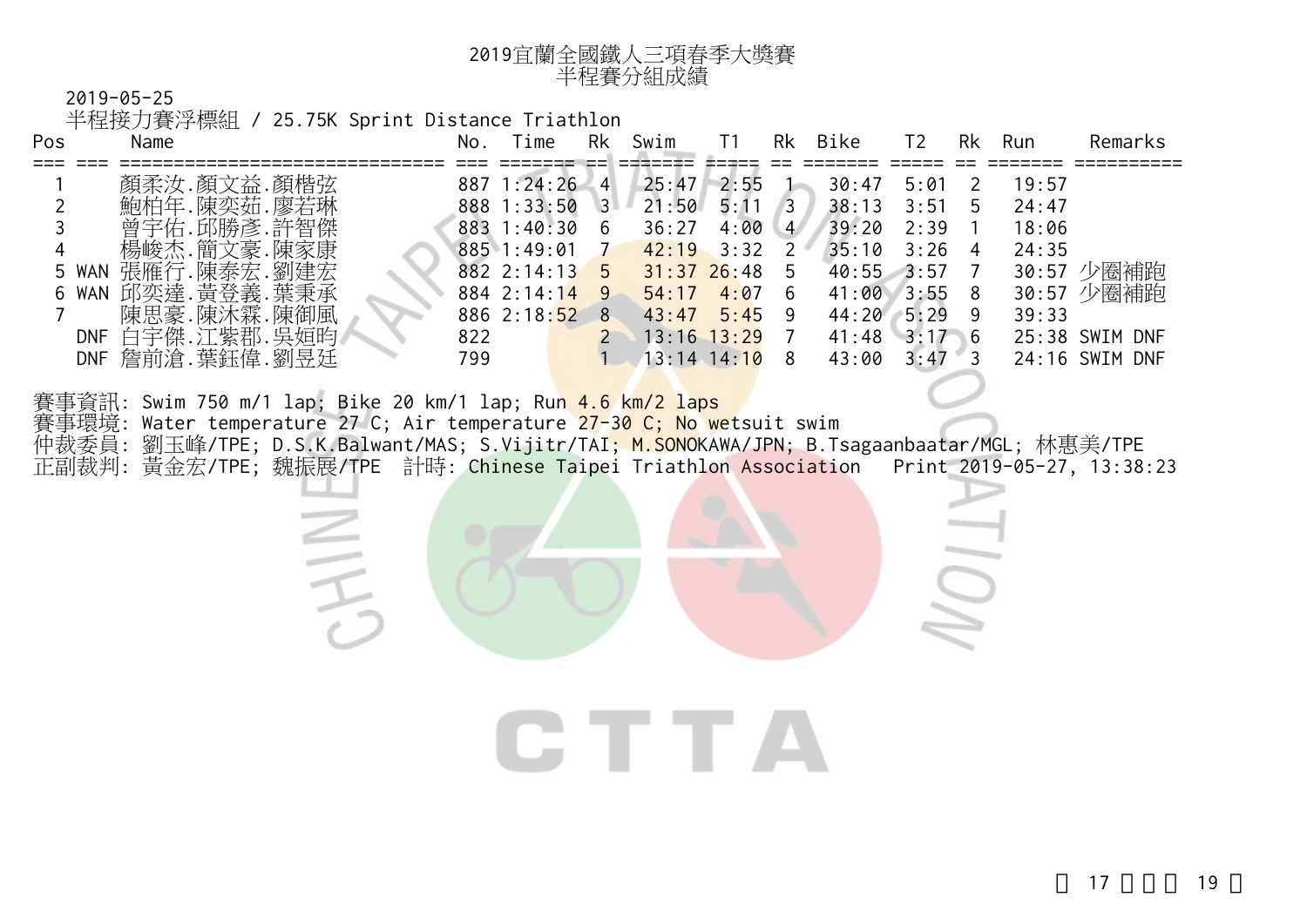| 2019宜蘭全國鐵人三項春季大獎賽 |
|-------------------|
| 半程賽分組成績           |

2019-05-25 半程賽浮標組 / 25.75K Sprint Distance Triathlon

| Pos           | Name            | No. | Time           | Rk                      | Swim  | T <sub>1</sub> | Rk             | Bike          | T <sub>2</sub> | Rk                       | Run   | Remarks    |
|---------------|-----------------|-----|----------------|-------------------------|-------|----------------|----------------|---------------|----------------|--------------------------|-------|------------|
| ===           | 林丞諺             |     | 834 1:31:11    | $-8$                    | 24:09 | ≢====<br>6:11  | $6 -$          | 34:52         | 3:01           | $\overline{2}$           | 23:00 |            |
| 2             | 陳彥陵             |     | $856$ 1:34:12  | 6                       | 21:36 | 7:47           | $\sqrt{7}$     | 34:54         | 4:38           | 4                        | 25:19 |            |
| 3<br>$^\star$ | 汝林昀             |     | 836 1:35:14 17 |                         | 29:17 | 6:09           | 3 <sup>7</sup> | 33:11         | 4:30           | $\overline{1}$           |       | 22:50 交管影響 |
| 4             | 張力行             |     | 853 1:41:29    | 9                       | 24:53 | 6:34           | 5              | 34:38         | $5:11$ 18      |                          | 30:15 |            |
| 5             | 林巧蕙             |     | 862 1:41:34 16 |                         | 28:05 | 5:45           | 12             | 36:18         | 5:07           | 6                        | 26:22 |            |
| 6             |                 |     | 855 1:42:40    | $\overline{7}$          | 24:01 | 7:23           | 29             | 40:26         | 4:45           | 5                        | 26:08 |            |
|               | 袁興文             |     | 854 1:45:25 20 |                         | 29:30 | 5:14           | 9              | 36:03 4:25 19 |                |                          | 30:15 |            |
| 8             | 謝宜珊             |     | 858 1:46:58 25 |                         | 30:27 | $5:21$ 13      |                | 36:44         | $5:32$ 12      |                          | 28:57 |            |
| 9             | 吳玟伶             |     | 859 1:47:28    | 14                      | 27:48 | 8:18           | 11             | 36:17         | $5:44$ 14      |                          | 29:24 |            |
| 10            |                 |     | 838 1:51:43    | 15                      | 27:57 | 5:43           | 10             | 36:04         | $5:56$ 36      |                          | 36:04 |            |
| 11            | 智群              |     | 841 1:52:25    | 12                      | 27:42 | $5:47$ 33      |                | 42:39         | 5:05.30        |                          | 31:13 |            |
| 12            | 羅敬威             |     | 835 1:53:10 37 |                         | 37:05 | $5:28$ 14      |                | 37:15         | $4:25$ 13      |                          | 28:59 |            |
| 13            | 彭裕峰             |     | 850 1:53:48 36 |                         | 36:46 | 6:16           | - 8            | 35:56         | $4:44$ 17      |                          | 30:09 |            |
| 14            |                 |     | 837 1:54:56 10 |                         | 26:08 | $7:43$ 41      |                | 50:03         | 4:31           | $\overline{\phantom{0}}$ | 26:33 |            |
| 15            | 邱于宸             |     | 852 1:55:00    | 13                      | 27:43 | 8:40           | $\overline{4}$ | 33:59         | $7:23$ 37      |                          | 37:18 |            |
| 16            |                 |     | 861 1:56:12 29 |                         | 33:29 | $9:25$ 15      |                | 37:58         | $5:32$ 16      |                          | 29:50 |            |
| 17            | ইয়ি<br>[茶亘     |     | 857 1:57:16 35 |                         | 36:20 | $5:57$ 27      |                | 39:38         | $5:53$ 15      |                          | 29:30 |            |
| 18            | 張嘉惠             |     | 865 1:57:54 34 |                         | 35:41 | $8:28$ 28      |                | 40:00         | $5:15$ 11      |                          | 28:32 |            |
| 19            | 翁國翔             |     | 867 1:58:18 28 |                         | 33:03 | 9:40           | 26             | 39:23         | $5:46$ 29      |                          | 30:28 |            |
| 20<br>$\star$ | 陳和昆             |     | 873 1:58:22    |                         |       | 17:53 24:36 38 |                | 48:35         |                | 40                       |       | 轉換異常       |
| 21            | 柯朝陽             |     | 869 1:58:22    | $\overline{2}$          | 33:15 | $9:36$ 18      |                | 39:03         | $6:03$ 24      |                          | 30:28 |            |
| 22            | 王璞建             |     | 874 1:58:22 33 |                         | 34:18 | $8:41$ 17      |                | 38:54         | $6:03$ 25      |                          | 30:28 |            |
| 23            | 一<br>許鑫榮<br>張勝亮 |     | $872$ 1:58:23  | $\overline{4}$          | 33:20 | $9:31$ 19      |                | 39:05         | 6:0023         |                          | 30:27 |            |
| 24            |                 |     | 871 1:58:24 31 |                         | 33:59 | $8:58$ 22      |                | 39:15         | $5:46$ 28      |                          | 30:28 |            |
| 25            | 馬英九             |     | 866 1:58:24 32 |                         | 34:15 | $8:42$ 25      |                | 39:15         | $5:46$ 27      |                          | 30:28 |            |
| 26            | 王勵中             |     | 875 1:58:24 30 |                         | 33:52 | $9:06$ 23      |                | 39:15         | $5:46$ 21      |                          | 30:27 |            |
| 27            | 錢玲岑             |     | 876 1:58:24 19 |                         |       | 29:24 13:35 21 |                | 39:14         | $5:45$ 22      |                          | 30:27 |            |
| 28            | 張建勇             |     | 870 1:58:24 18 |                         |       | 29:19 13:39 20 |                | 39:14         | $5:47$ 20      |                          | 30:27 |            |
| 29            | 黃俊嘉             |     | 868 1:58:25    | $\overline{\mathbf{3}}$ | 33:35 | $9:23$ 24      |                | 39:15         | $5:46$ 26      |                          | 30:28 |            |
| 30            | 江長學             |     | 839 2:02:46 11 |                         | 26:09 | $7:44$ 40      |                | 50:00         | 4:33.33        |                          | 34:22 |            |
| 31            |                 |     | 846 2:03:18    | 27                      | 32:40 | 8:50.30        |                | 40:33         | $6:08$ 34      |                          | 35:09 |            |
| 32            | 楊顓豪             |     | 843 2:07:22 40 |                         | 46:44 | $6:08$ 31      |                | 41:22         | 5:03           | -9                       | 28:07 |            |